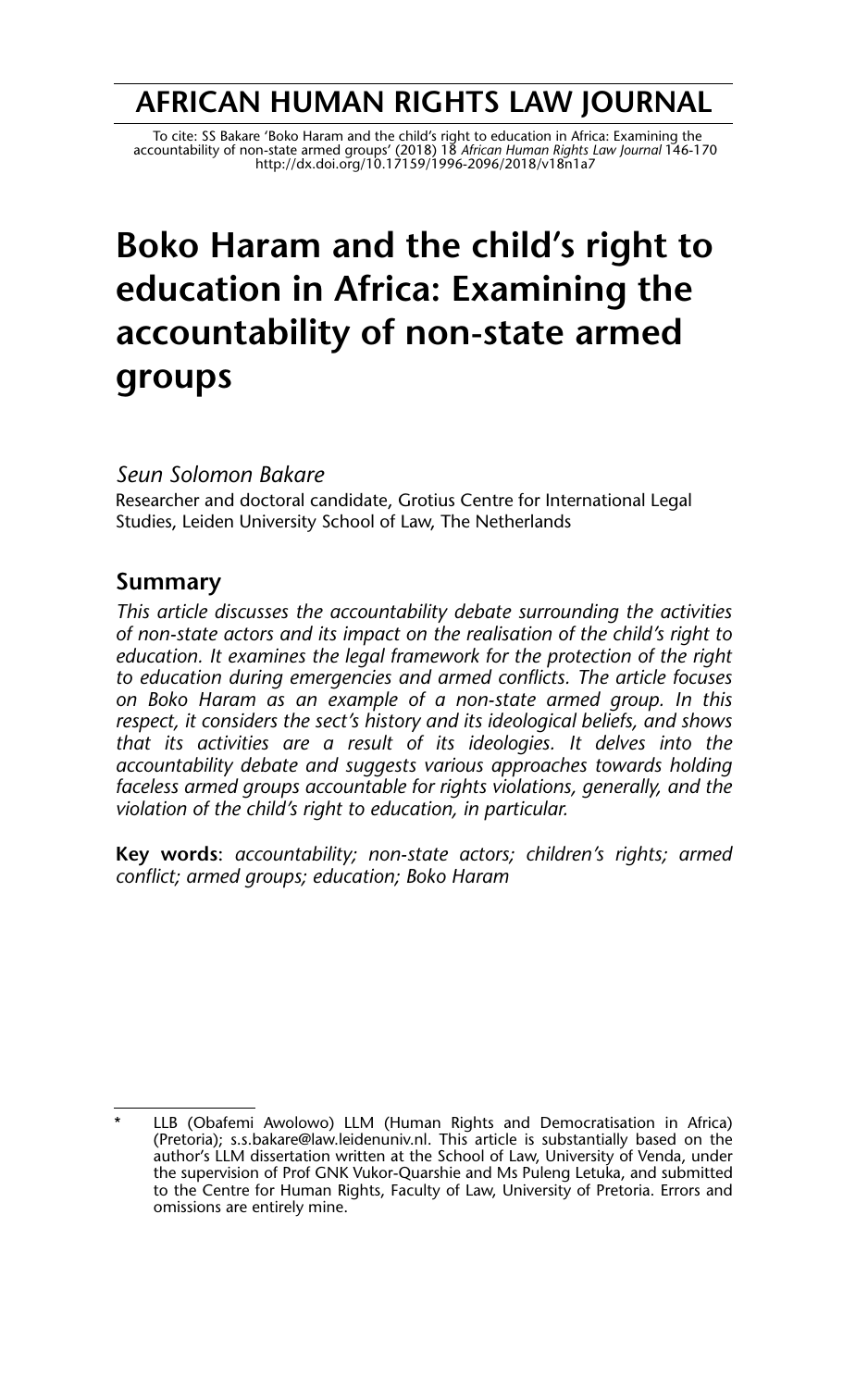## **1 Introduction**

The accountability debate in respect of non-state armed groups has been a regular feature of international law, since it was observed that the nature of warfare has gradually changed from the previous understanding that warfare implies a military engagement between two or more states, to a more modern view that involves the participation of non-state armed groups, mostly in intra-state armed conflicts.<sup>1</sup> This change in the nature of warfare has accounted partly for the increased call to strengthen existing legal and institutional frameworks towards ensuring the accountability of non-state armed groups for rights violations, in general, and the violation of the child's right to education, in particular. A peculiar and rather disturbing feature of this change in warfare is the deliberate targeting of

<sup>1</sup> J Odermatt 'New wars and the international/non-international armed conflict dichotomy' http://www.isisc.org/dms/images/stories/PDF/Paper%20Odermatt. pdf (accessed 7 August 2014). In conventional wars, the combatants are identifiable, and there probably is a battlefield or territory, direction, and goals for engaging in the war. Their intentions are often clear-cut and understood by both parties. In the case of this 'asymmetric warfare', however, the same cannot be said. Combatants attack places that are not necessarily warzones and places of learning are fast becoming their primary targets. In M Kaldor *New and old wars: Organised violence in a global era* (1999), it is generally argued that a new type of organised violence has surfaced in the period between the 1980s and the 1990s. The author describes these as the 'new wars' and submits that a major distinguishing factor between the new wars and the old wars is that the boundaries between wars that involve states, on the one hand, and organised crimes, which usually involve private or non-state actors, on the other, has become blurred. In essence, she argues that war no longer is an affair conducted solely between states, and that a major factor responsible for the shift in this understanding is globalisation. See also, generally, S Kalyvas '"New" and "old" civil wars: A valid distinction?' (2001) 54 *World Politics* 99; I Hermann & D Palmieri 'Les nouveux conflits: Une modernité archaïque?' (2003) 85 *International Review of the Red Cross* 849. See also L Reydams 'A la guerre comme à la guerre: Patterns of armed conflict, humanitarian law responses and new challenges' (2006) 88 *International Review of the Red Cross* 864, who argues that 'guerrilla-terrorist wars [will] determine the course of violence in the twenty-first century in many parts of the world'. The other change that is easily noticeable is how difficult it has become to classify conflicts into strict categories of international and noninternational armed conflict. Eg, while the Boko Haram sect is primarily involved in attacking targets within Nigeria, it has on several occasions made incursions into Chad, Cameroon, Niger and Benin where it has been alleged that the sect maintains training camps for its combatants. There are also allegations of logistical and financial support for the group by neighbouring state actors. The challenge, therefore, is how to properly classify the armed conflict into international or noninternational armed conflict, considering that there is unclear involvement of 'state actors' on either side. See generally http://www.economist.com/news/ middle-east-and-africa/21608808-boko-haram-thrives-weakness-governments-reg ion-lake (accessed 7 August 2014). In C Bassiouni 'The new wars and the crisis of compliance with the law of armed conflict by non-state actors' (2008) 98 *Journal of Criminal Law and Criminology* 748, the author argues that 'the conflict in Rwanda and in the Great Lakes area of Africa, including the Congo and Uganda, are characterized as internal ethnic and tribal warfare, notwithstanding the involvement of combatants from several states'.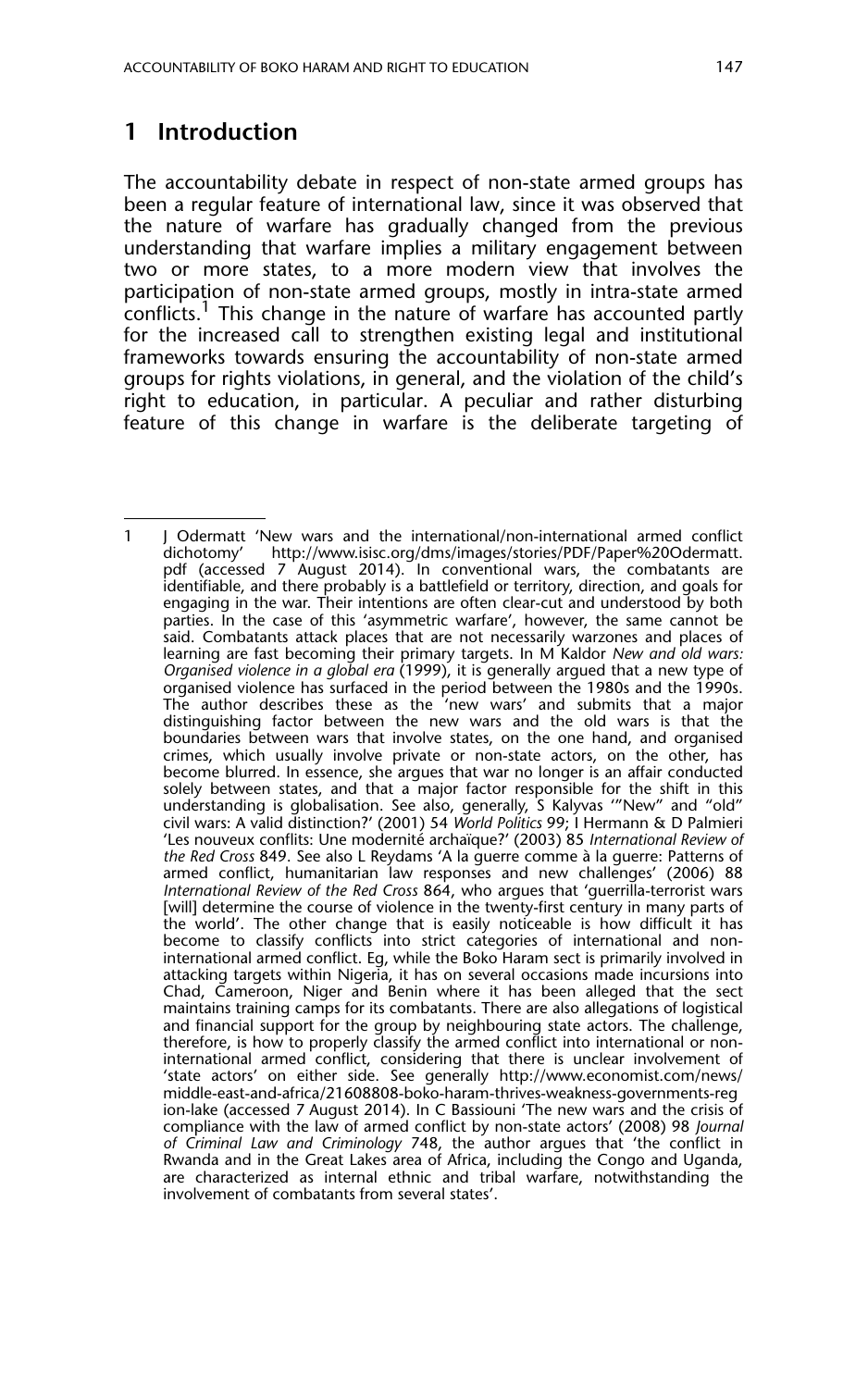civilians<sup>2</sup> by armed groups. This was again emphasised in 2014 when the Boko Haram sect<sup>3</sup> abducted more than 230 young girls from their school hostel in the town of Chibok in Northern Nigeria.<sup>4</sup> In February 2018 the same sect abducted more than 100 schoolgirls from Dapchi, another town in Northern Nigeria.<sup>5</sup>

The article examines the accountability debate regarding non-state armed groups, considering that the renewed attacks on education and educational facilities around the globe necessitate a reexamination of the debate. Scholars generally concur that there is no agreement on a clear approach towards bringing such groups to accountability under the present frameworks in international law.<sup>6</sup> The article discusses approaches towards engaging armed groups in line with human rights and humanitarian norms and standards. It focuses on Boko Haram as a classic example of a non-state armed group with a peculiar emphasis on its activities, which constitute direct violations of the right to education. The article begins with a brief overview of the legal frameworks on the child's right to education and its protection during armed conflict. It thereafter focuses on Boko Haram: its origins, ideologies, activities and impact on the child's right to education. Further, it discusses the need for strengthening existing frameworks as well as recommendations on the necessity of actively engaging armed groups within the boundaries of international human rights and humanitarian law.

## **2 Overview of the legal framework on the right to education and its protection during armed conflict**

In international law, the collective body of laws that governs armed

<sup>2</sup> GJ Andreopolous 'On the accountability of non-state armed groups' in GJ Andreopolous et al (eds) *Non-state actors in the human rights universe* (2006) 141.

<sup>3</sup> Boko Haram is the popular media appellation for a Nigerian armed group known as *Jama'atul Alhul Sunnah Lidda'wati wal Jihad*, or 'People Committed to the Propagation of the Prophet's Teachings and Jihad'. Boko Haram as an appellation translates literally to 'Western education is forbidden' and this is a pointer to the ideology that propels the group into action. In the US House of Representative's Committee on Homeland Security's 'Boko Haram: Growing threat to the US homeland' (2013) http://homeland.house.gov/sites/homeland.house.gov/files/ documents/09-13-13-Boko-Haram-Report.pdf (accessed 8 November 2014), the report identifies how the group has gone through several phases of change in addition to the emergence of splinter groups which have become more radical and violent.

<sup>4 &#</sup>x27;Chibok abductions in Nigeria: "More than 230 seized"' *BBC News* http:// www.bbc.com/news/world-africa-27101714 (accessed 8 November 2014).

<sup>5</sup> S Busari & B Adebayo 'Most of kidnapped schoolgirls freed, Nigeria says' https:// edition.cnn.com/2018/03/21/africa/nigeria-kidnapped-girls-boko-haram-intl/ index.html (accessed 30 April 2018).

<sup>6</sup> A Clapham *Human rights obligations of non-state actors* (2006).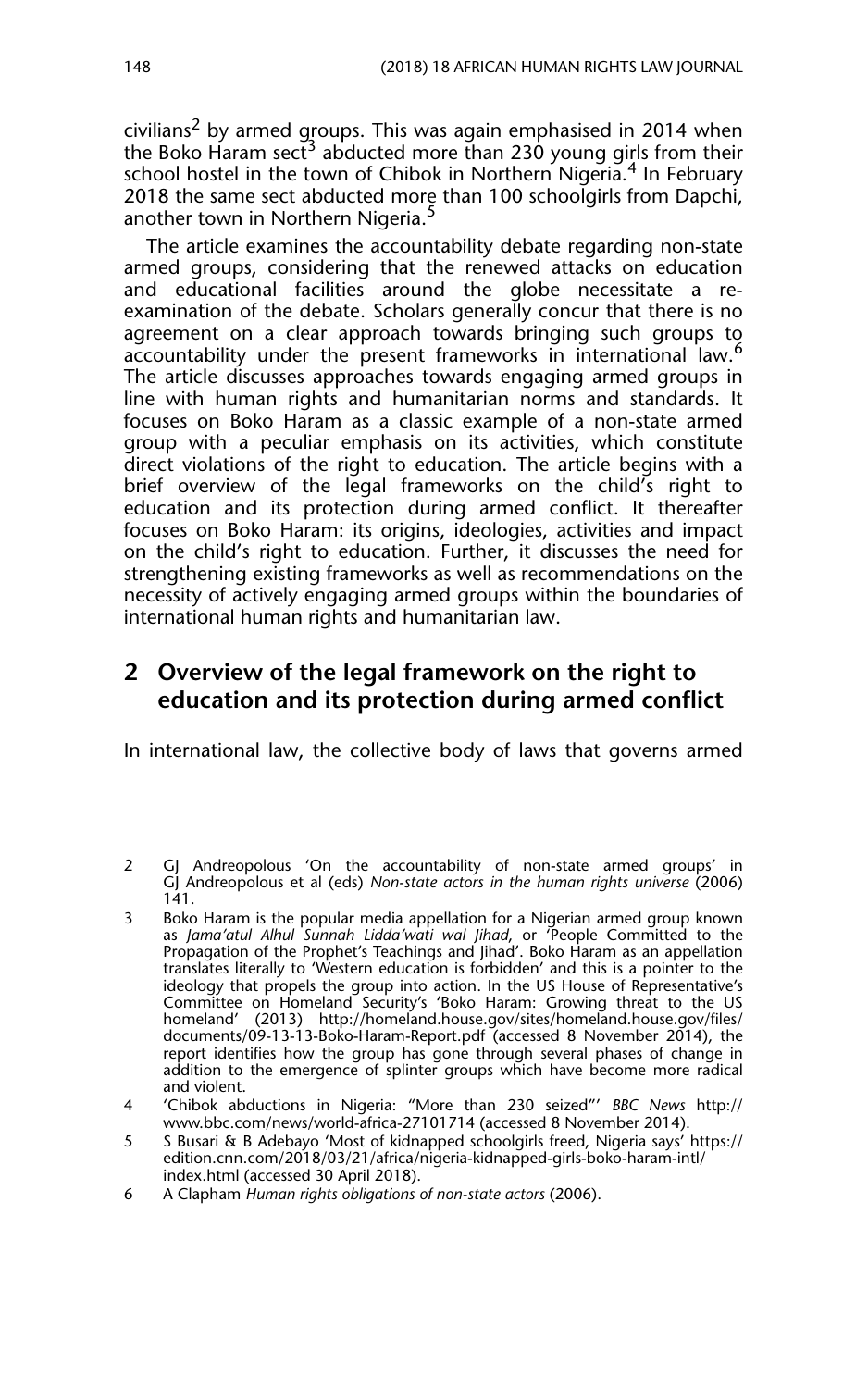conflicts are international human rights law, $^7$  international humanitarian law<sup>8</sup> and international criminal law.<sup>9</sup> While these laws differ in certain respects, they share 'the goal of preserving the dignity and humanity of all',  $10^{\circ}$  while at the same time seeking to punish the violators of human rights. Before recent developments under international law, it was erroneously believed that international human rights law applied only in times of peace and for the regulation of the relationship between states and their nationals, while international humanitarian law applied only in times of war and concerns the treatment of combatants and non-combatants by the other party to a conflict. In this respect, international human rights law did not seem to accommodate any notion of loss of life, as the sanctity of life and the guarantee of the right to life were considered the most important requirements for the enjoyment of other rights.<sup>11</sup> International humanitarian law, for its part, was known to consist of norms that regulated the loss of the lives of combatants and, to a certain extent, it provided for and envisaged the loss of lives of noncombatants or 'civilian casualties [as] lawful collateral damage'.<sup>12</sup> These erroneous views have been abandoned, and currently it is firmly established that international human rights law also applies in situations of armed conflict.<sup>13</sup> A recent example is the jurisprudence of the International Court of Justice (ICJ), which reads that 'the protection of ICCPR does not cease in times of war'.<sup>14</sup>

This body of laws provides three broad categories in which children's rights to education may be challenged. These are instances where children live in conflict zones, where children are internally displaced and where they cross international borders as refugees.<sup>13</sup>

<sup>7</sup> It is defined as 'a system of international norms designed to protect and promote human rights of all persons'. See generally UN Doc HR/PUB/11/01 *International legal protection of human rights in armed conflict* (2011) 5.

<sup>8</sup> Sometimes referred to as 'the law of armed conflict', they are a set of rules that seek to limit the effects of armed conflicts, purely on humanitarian grounds. See Clapham (n 6 above).

<sup>9</sup> They refer to 'those offences over which international courts or tribunals have been given jurisdiction under general international law. They comprise the socalled 'core' crimes of genocide, crimes against humanity, war crimes and the crime of aggression (also known as the crime against peace).' See generally R Cryer et al *An introduction to international criminal law and procedure* (2010) 4. See also D Akande 'Sources of international criminal law' in A Cassese (ed) The *Oxford companion to international criminal justice* (2009) 41-53.

<sup>10</sup> Clapham (n 6 above) 1.

<sup>11</sup> It is for this reason that proponents of human rights and international human rights law often campaign and argue for the abolition of the death penalty.

<sup>12</sup> Andreopolous (n 2 above) 143.

<sup>13</sup> Clapham (n 6 above) 5. See generally L Doswald-Beck & S Vité 'International humanitarian law and human rights law' (1993) 33 *International Review of the Red Cross* 94. See also C Droege 'The interplay between international humanitarian law and international human rights law in situations of armed conflict' (2007) 40 *Israel Law Review* 310.

<sup>14 &#</sup>x27;The legality of the threat or use of nuclear weapons' International Court of Justice, advisory opinion, 1996 ICJ Reports 226 para 25.

<sup>15</sup> P Hyll-Larsen *The right to education for children in violent conflict* (2010).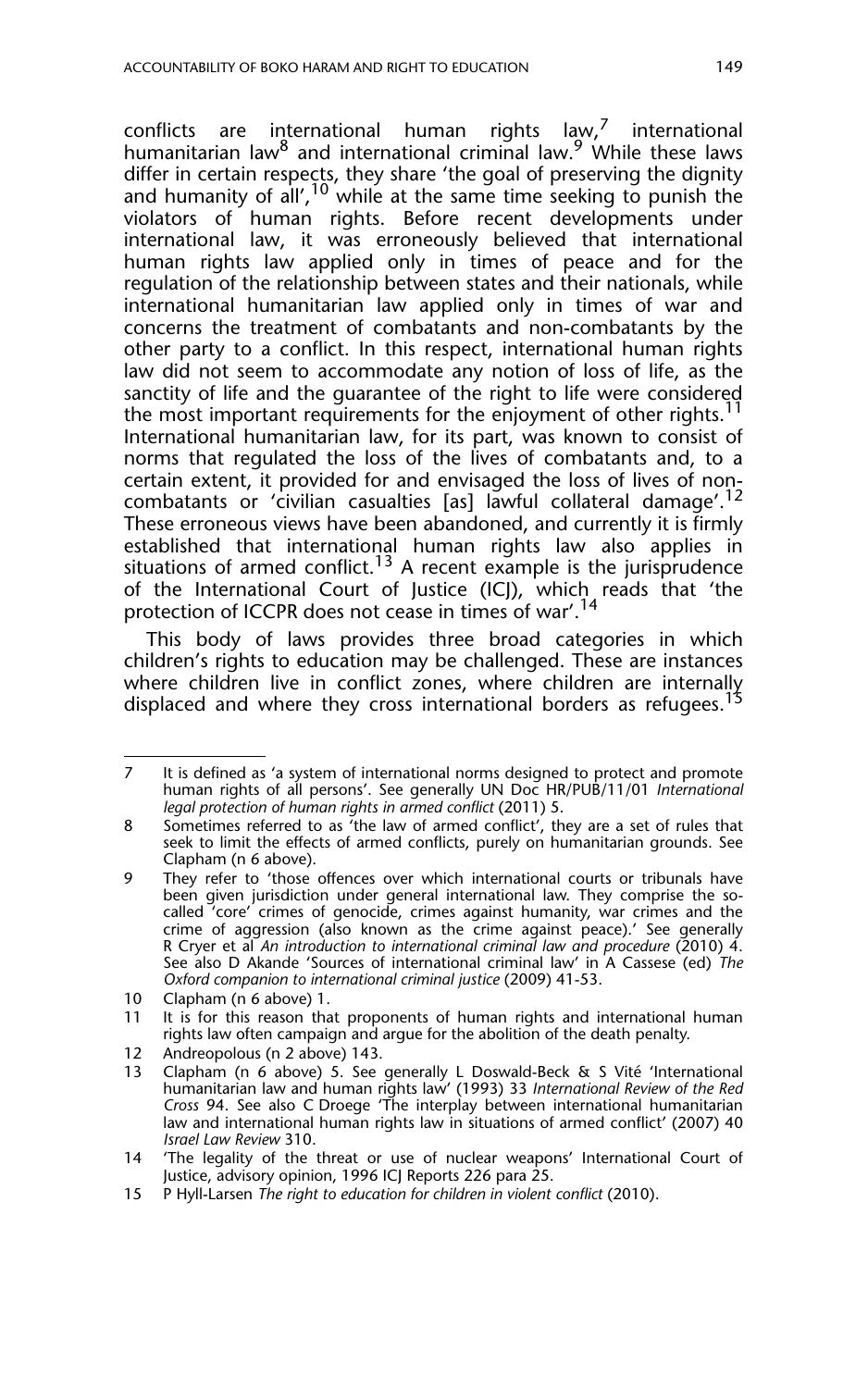However, the article concerns itself with the first and second categories, namely, children who live in conflict zones and those displaced as a result of armed conflict.<sup>16</sup> According to the Committee on Economic, Social and Cultural Rights (ESCR Committee), the right to education 'has a minimum core content that applies even in insecurity and armed conflict' $^{17}$  and, as such, conflict is not a ground for state parties to derogate from their obligations to protect education and educational facilities.18 The United Nations (UN) Committee on the Rights of the Child affirmed this position during its Day of General Discussion on the Right of the Child to Education in Emergency Situations'.<sup>19</sup> This flows from an understanding that the right to education is a fundamental or basic right<sup>20</sup> as it is also an empowerment right.<sup>21</sup> As a result of its primary nature, parties to a conflict owe a duty to preserve and respect education during armed conflict. It is not in doubt that non-state armed groups also have an obligation to respect human rights<sup>22</sup> as 'all parties to a noninternational armed conflict, including non-state armed groups, must respect and ensure respect for the rules of international humanitarian  $\frac{1}{2}$  and, by extension, other legal obligations. These obligations are codified in international and regional instruments and they are

<sup>16</sup> As a result of the Boko Haram conflict in Northern Nigeria, the Nigerian Emergency Management Authority (NEMA) has said that more than 400 000 people, most of them children, have been displaced since the beginning of fresh hostilities. See '400 000 persons displaced by Boko Haram says NEMA' *The Punch* 14 August 2014 8. See also 'Internal displacement in Nigeria worst ever – UN' *The Punch* 5 October 2014.

<sup>17</sup> In its General Discussion Day, the ESCR Committee points out that the ICESCR identifies the 'minimum core content of the right to education protected at all times and of immediate application'. A fundamental obligation of this core content is states' duty 'to ensure free choice of education without interference from the state or third parties'. See generally 'General Discussion Day: The right to education (articles 13 and 14 of the Covenant)' UN Doc E/C.12/1998/SR.49, 2 December 1998 and General Comment 13 of the ESCR Committee.

<sup>18</sup> An examination of the CRC reveals that the Convention is the first international instrument to incorporate the rules of international humanitarian law and international human rights law in one single document and does not allow for derogation in times of conflict. See generally C Hamilton & T El-Haj 'Armed conflict: The protection of children under international law' (1997) 5 *International Journal of Children's Rights* 1. The African Charter, unlike other international human rights instruments, contains no derogation clause and sufficiently shows that parties cannot derogate from their obligations to provide and protect education, even in situations of emergency or armed conflict.

<sup>19 49</sup>th session held from 15 September to 3 October 2008.

<sup>20</sup> F Veriava 'The right to education' in D Brand et al (eds) *Socio-economic rights in South Africa* (2005) 57.

<sup>21</sup> F Coomans 'The core content of the right to education' in D Brand & S Russell (eds) *Exploring the core content of socio-economic rights: South African and international perspectives* 182.

<sup>22</sup> A Cassese 'The status of rebels under the 1977 Geneva Protocol on Non-International Armed Conflict' (1981) 30 *International and Comparative Law Quarterly* 424; see also UNSC Resolution 1214 (1998), 8 December 1998 para 12.

<sup>23</sup> T Pfanner 'Various mechanisms and approaches for implementing international humanitarian law and protecting and assisting war victims' (2009) 874 *International Review of the Red Cross* 279 281. See also K Hausler et al *Protecting education in insecurity and armed conflict: An international law handbook* (2012) 44.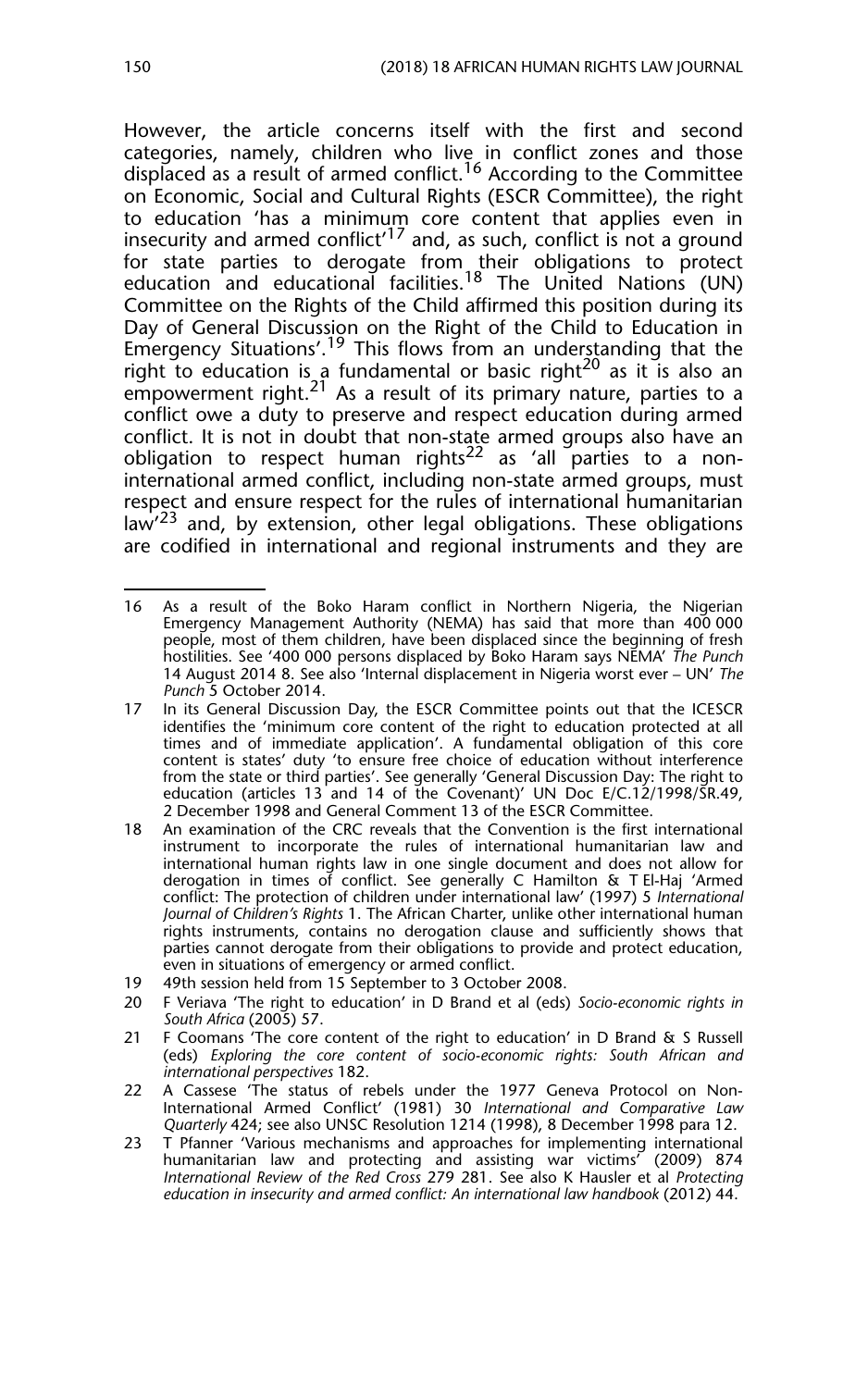generally known as international and regional frameworks for the protection of human rights, particularly the right to education, during armed conflict.

The next sections first examine the general provisions on the right to education and, thereafter, discuss the specific provisions that relate to the protection of education during armed conflict.

## **2.1 International legal frameworks**

In a general sense, the right to education is guaranteed in the Universal Declaration of Human Rights (Universal Declaration), <sup>24</sup> the Convention Against Discrimination in Education,25 as well as the International Covenant on Economic, Social and Cultural Rights (ICESCR).<sup>26</sup> In a more specific sense, however, the right is quaranteed for certain vulnerable groups in instruments that are group-specific. These include the Convention on the Right of the Child (CRC); $^{27}$  the Optional Protocol to the CRC on Children in Armed Conflict (OPAC); $^{28}$  the Convention on the Elimination of All Forms of Discrimination Against Women (CEDAW);<sup>29</sup> and the Convention on the Rights of Persons with Disabilities (CRPD).<sup>30</sup>

Additionally, the Fourth Geneva Convention Relative to the Protection of Civilian Persons in Times of War of 1949 and its two additional Protocols of 1977, the Rome Statute of the International Criminal Court (ICC) of 1998, as well as the International Labour Organization (ILO) Convention 182 on Child Labour of 1999 are relevant for the protection of education and the preservation of places of learning during armed conflict and emergencies.

## **2.1.1 General provisions on the right to education**

Although non-binding, the Universal Declaration is the source of inspiration for most post-World War II international instruments within the UN mechanism.<sup>31</sup> It lays the template<sup>32</sup> and serves as guiding principles for many other subsequent instruments that include binding provisions on the right to education. Article 26 places the right to education at the forefront of the promotion and protection of

<sup>24</sup> Adopted by UN General Assembly on 10 December 1948.

<sup>25</sup> Adopted in Paris by the General Conference of UNESCO on 14 December 1960.

<sup>26</sup> Alongside the ICCPR, the UN General Assembly adopted it on 16 December 1966.

<sup>27</sup> Adopted by the UN General Assembly in 1989.

<sup>28</sup> Adopted and opened for signature, ratification and accession by the UN General Assembly Resolution A/RES/54/263 of 25 May 2000. It entered into force on 12 February 2002.

<sup>29</sup> Adopted by UN General Assembly in 1979.

<sup>30</sup> Adopted by UN General Assembly on 13 December 2006.

<sup>31</sup> Vienna Declaration and Programme of Action para 8. The World Conference on Human Rights adopted the Vienna Declaration on 25 June 1993 in Vienna, Austria.

<sup>32</sup> J Dada 'Human rights under the Nigerian Constitution: Issues and problems' (2012) 2 *International Journal of Humanities and Social Science* 12.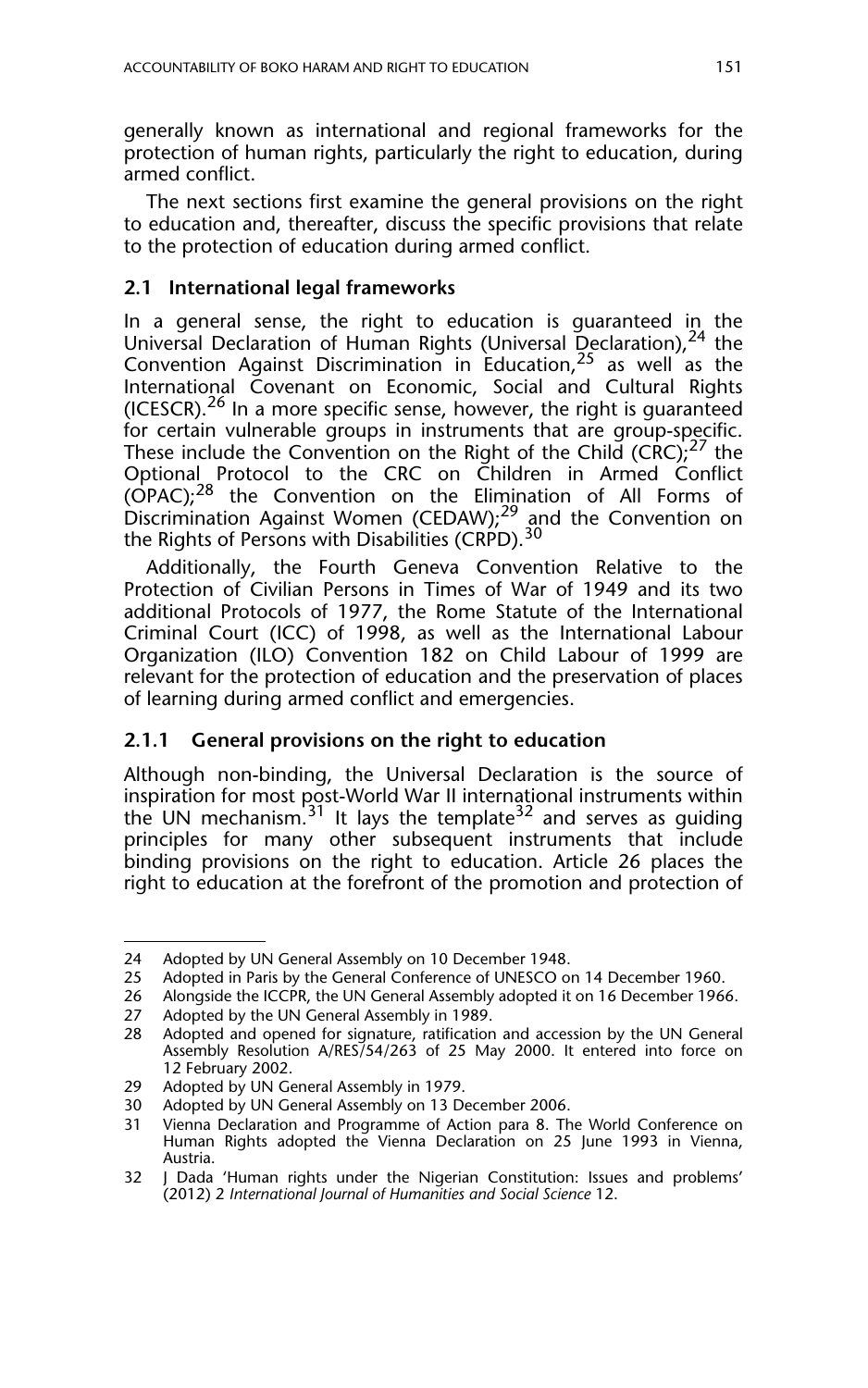other rights. Not only does it provide that 'everyone has the right to education',  $33$  but it further provides that 'education shall be directed to the full development of the human personality and to the strengthening of respect for human rights and fundamental freedoms'.34 Subsequent instruments on the right to education at the international and regional levels have drawn inspiration from these provisions in the Universal Declaration. One such instrument is the Convention Against Discrimination in Education, which generally seeks to promote the right to education for all, and to ensure that there is no discrimination in its provision and availability.<sup>35</sup>

It has also been argued that the Universal Declaration played a vital role in the adoption of the two covenants of 1966; the International Convention on Civil and Political Rights (ICCPR) and the ICESCR.<sup>36</sup> Article 13 of the ICESCR, which extensively provides for the right to education, has been interpreted as protecting the right to education even during armed conflict. For instance, the ESCR Committee alluded to this right when it declared in General Comment 13 that 'the obligation to protect requires state parties to take measures that prevent third parties from interfering with the enjoyment of the right to education'.<sup>37</sup> These third parties obviously include non-state armed groups. Also, paragraph 6 in part addresses 'certain interrelated and essential features of education<sup> $38$ </sup> and, to this end, it identifies accessibility to education as an essential feature. Paragraph 6(b)(ii) on the subject of physical accessibility provides that 'education has to be within safe physical reach', which presupposes that the safety and protection of learners is a fundamental element of the protection of the right to education.

#### **2.1.2 Class-specific instruments**

In the UN system there are treaties that are class-specific. As such, these treaties apply primarily to members of a specific age, class or gender group. Some of these treaties also contain provisions on the right to education. The CRC, which applies to 'every human being below the age of eighteen years',  $39$  is a classic example of a treaty that is class-based. It provides for the right to education in article 28. Article 10 of CEDAW, a gender-based instrument, provides for equal rights to education for women, while article 24 of the CRPD provides for the right to education for persons living with disabilities.

<sup>33</sup> Art 26(1).

<sup>34</sup> Art 26(2).

<sup>35</sup> H Espiell *Significance of the Convention against Discrimination in Education (1960)* (2005) 4.

<sup>36</sup> As above.

<sup>37</sup> General Comment 13 para 47.

<sup>38</sup> ICRC 'Promoting and protecting education in situations of armed conflict' http:// www.icrc.org/eng/resources/documents/event/2014/01-10-humanitariumpromoting-protecting-education.htm (accessed 1 June 2014).

<sup>39</sup> Art 1.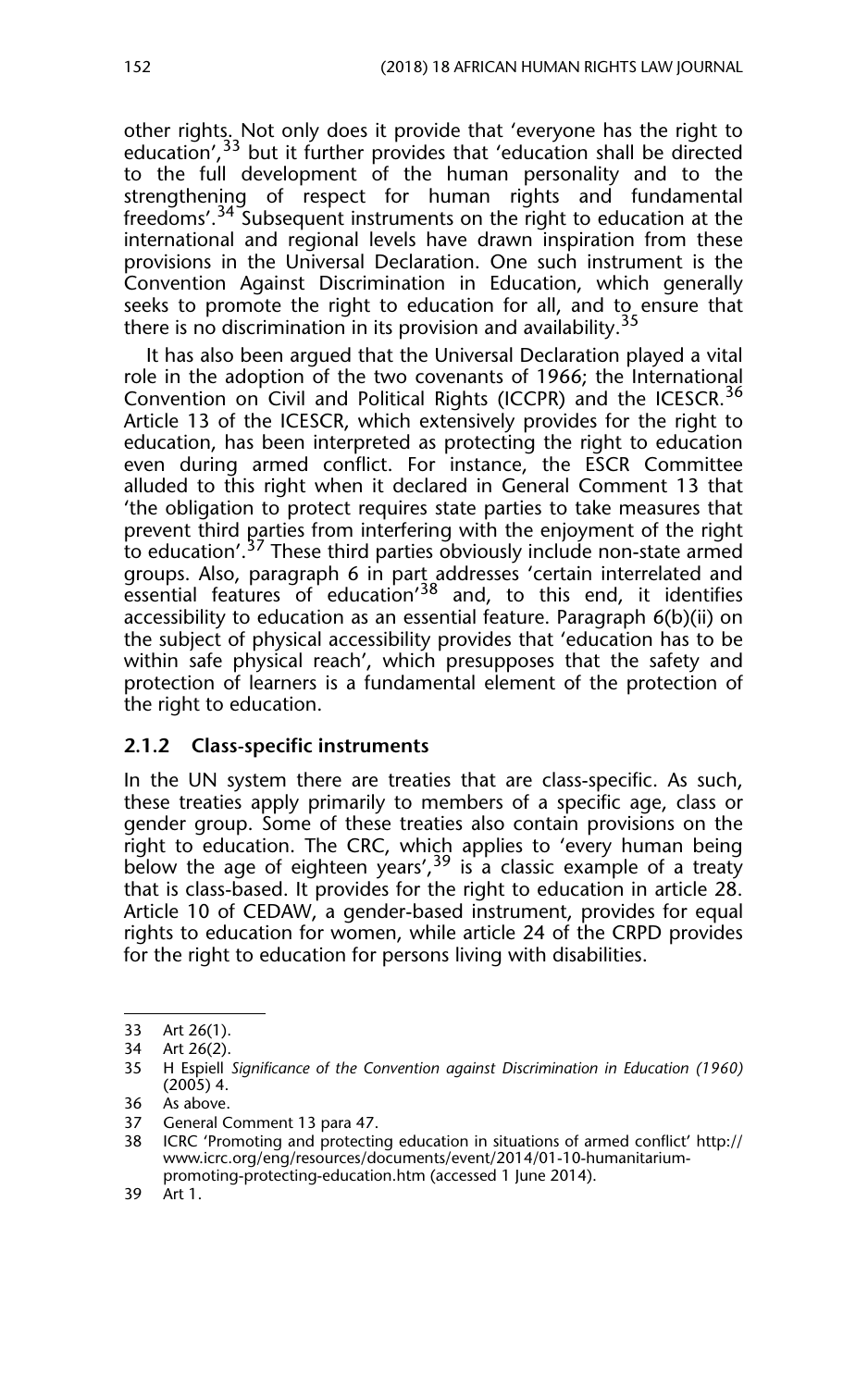## **2.1.3 Protection of the right to education during armed conflict**

Primarily, the right to education in armed conflict is protected under the Fourth Geneva Convention and its two Protocols.<sup>40</sup> The protection of education during armed conflict, however, is not limited to the Geneva Convention of 1949 and its Protocols. The same protection can be gleaned from other provisions in certain instruments relating to international humanitarian law, international human rights law and international criminal law which do not specifically address the right to education during armed conflict. For instance, article 8(2)(e)(iv) of the Rome Statute makes it a war crime to 'intentionally direct attacks against buildings dedicated to religion, education, art, science or charitable purposes … provided they are not military objectives'. The events in Northern Nigeria readily come to mind when examined against this provision. The consistent attacks on schools, among other targets, by the Boko Haram sect reveal a gross violation of international criminal law, as contained in the provisions above. For its part, article 3(a) of the ILO Convention 182 on Child Labour outlaws the forced or compulsory recruitment of children for use in armed conflict. In Nigeria there are speculations that the secondary school students who were kidnapped from their hostel in April 2014 were being used as suicide bombers.<sup>41</sup> This is a clear violation of the ILO Convention, more so because these students were abducted from their educational institution.

## **2.2 African regional frameworks**

Unlike the situation at the UN level, Africa has no specific instrument that is wholly devoted to the right to education. However, there are provisions scattered in different instruments for the protection and guarantee of this right. Article 17 of the African Charter on Human guarance of this rights raced in Figure 21 provides that 'every individual shall have the right to education'. 'Every individual' refers to people of

<sup>40</sup> It is generally called the Law of Armed Conflict and it was adopted in 1949. Art 24 of the Convention provides that 'parties to the conflict shall take the necessary measures to ensure that children under fifteen, who are orphaned or are separated from their families as a result of the war, are not left to their own resources, and that their maintenance, the exercise of their religion and their education are facilitated in all circumstances'. This implies that even in circumstances of armed conflict, this provision envisages and requires that education must continue. Art 50 requires that parties to a conflict must 'facilitate the proper working of all institutions devoted to the care and education of children'. Art 94 provides that 'the education of children and young people shall be ensured; they shall be allowed to attend schools either within the place of internment or outside'. Also, in Protocol II to the Convention, relating to the Protection of Victims of Non-international Armed Conflict (1977), art 4 fundamentally quarantees that 'children receive an education'. Protocol 1 offers an interesting perspective in that it clearly dictates in art 52 that 'attacks shall be limited strictly to military objectives', and schools or educational facilities are not regarded as military objectives.

<sup>41 &#</sup>x27;Chibok girls fingered as suicide bombers' *Vanguard* 3 August 2014.

<sup>42</sup> Adopted by the OAU in Kenya on 27 June 1981.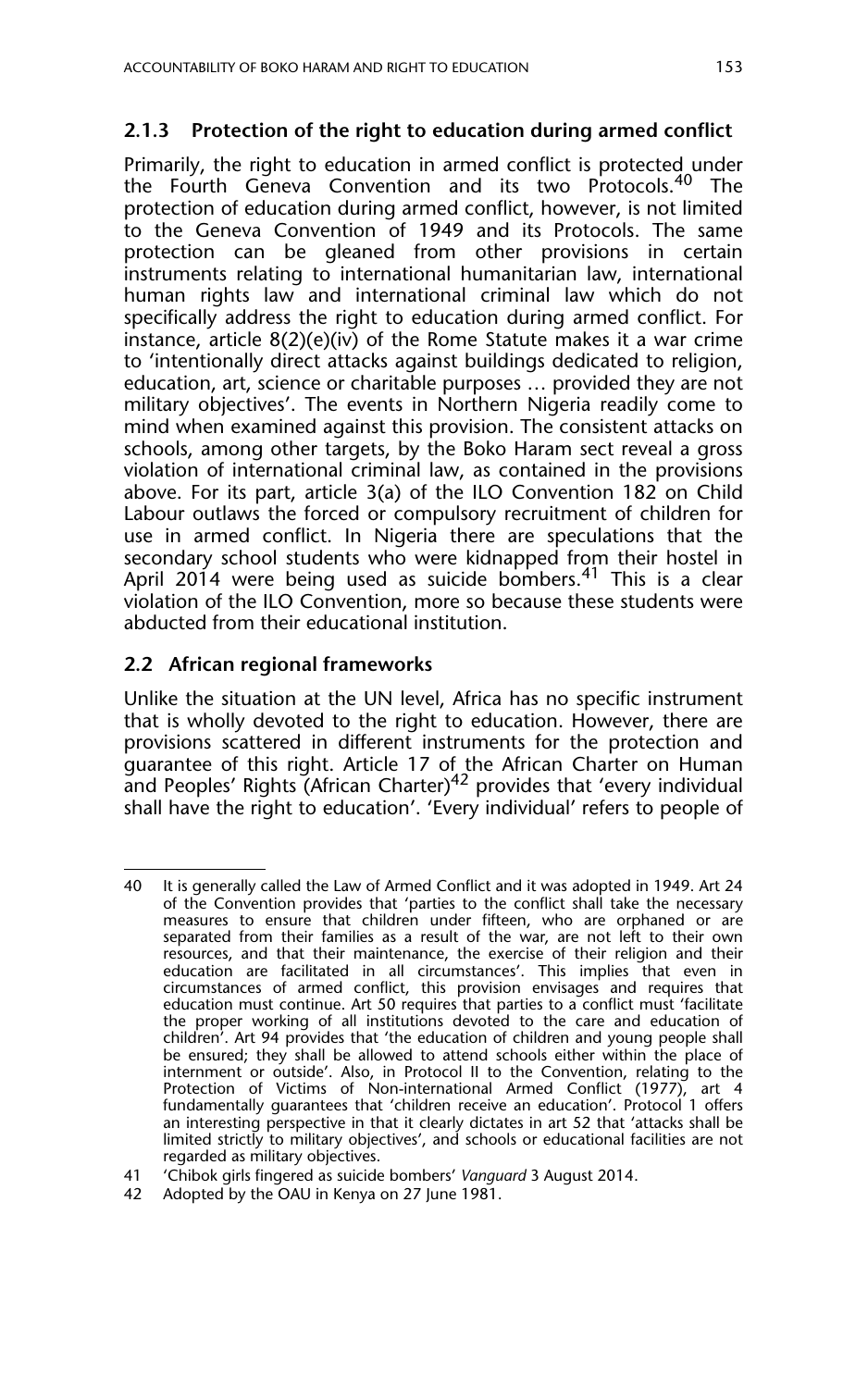all ages and, as such, this provision is interpreted as accommodating the child's right to education. Article 11 of the African Charter on the Rights and Welfare of the Child (African Children's Charter)<sup>43</sup> provides that 'every child shall have the right to an education'. Article 12 of Protocol to the African Charter on Human and Peoples' Rights on the Rights of Women in Africa (African Women's Protocol)44 provides for the right to education and training for women and the girl child. Article 13 of the African Youth Charter<sup>45</sup> provides that 'every young person shall have the right to education of good quality'.

In terms of the protection of education in times of armed conflict or emergency, the provisions of article 9(2)(b) of the African Union (AU) Convention for the Protection and Assistance of Internally Displaced Persons in Africa (2009)<sup>46</sup> are provisions that may be interpreted to accommodate the protection of the right to education in cases of emergency. Article 9(2)(b) provides that state parties shall

provide internally-displaced persons to the fullest extent practicable and with the least possible delay, with adequate humanitarian assistance, which shall include food, water, shelter, medical care and other health services, sanitation, education, and any other necessary social services, and where appropriate, extend such assistance to local and host communities.

It must be noted, however, that the African Charter does not allow for derogation of any of its rights, even during emergency and armed conflict. The African Commission on Human and Peoples' Rights (African Commission) emphasised this in *Commission Nationale des Droits de l'Homme et des Libertés v Chad*47 as follows:

The African Charter, unlike other human rights instruments, does not allow for state parties to derogate from their treaty obligations during emergency situations. Thus, even a situation of civil war cannot be used as an excuse by the state violating or permitting violations of rights in the African Charter.

The implication of this is that the right to education, which is provided for in article 17 of the African Charter, cannot be derogated from in times of armed conflict. States owe a duty to continuously guarantee the right to education in times of armed conflict and other emergencies.

#### **2.3 Domestic legislative frameworks**

State parties to international treaties owe a duty to give effect to their international obligations through their national laws.<sup>48</sup> In recognition

<sup>43</sup> The adoption of the African Children's Charter in 1990 makes Africa the only continent in the world with a children-specific international instrument.

<sup>44</sup> Adopted on 11 July 2003.<br>45 Adopted on 2 July 2006.

Adopted on 2 July 2006.

<sup>46</sup> Adopted on 23 October 2009.

<sup>47 (2000)</sup> AHRLR 66 (ACHPR 1995) para 21.

UN Doc A/HRC/23/35 (2003), Report of the Special Rapporteur on the Right to Education, Kishore Singh.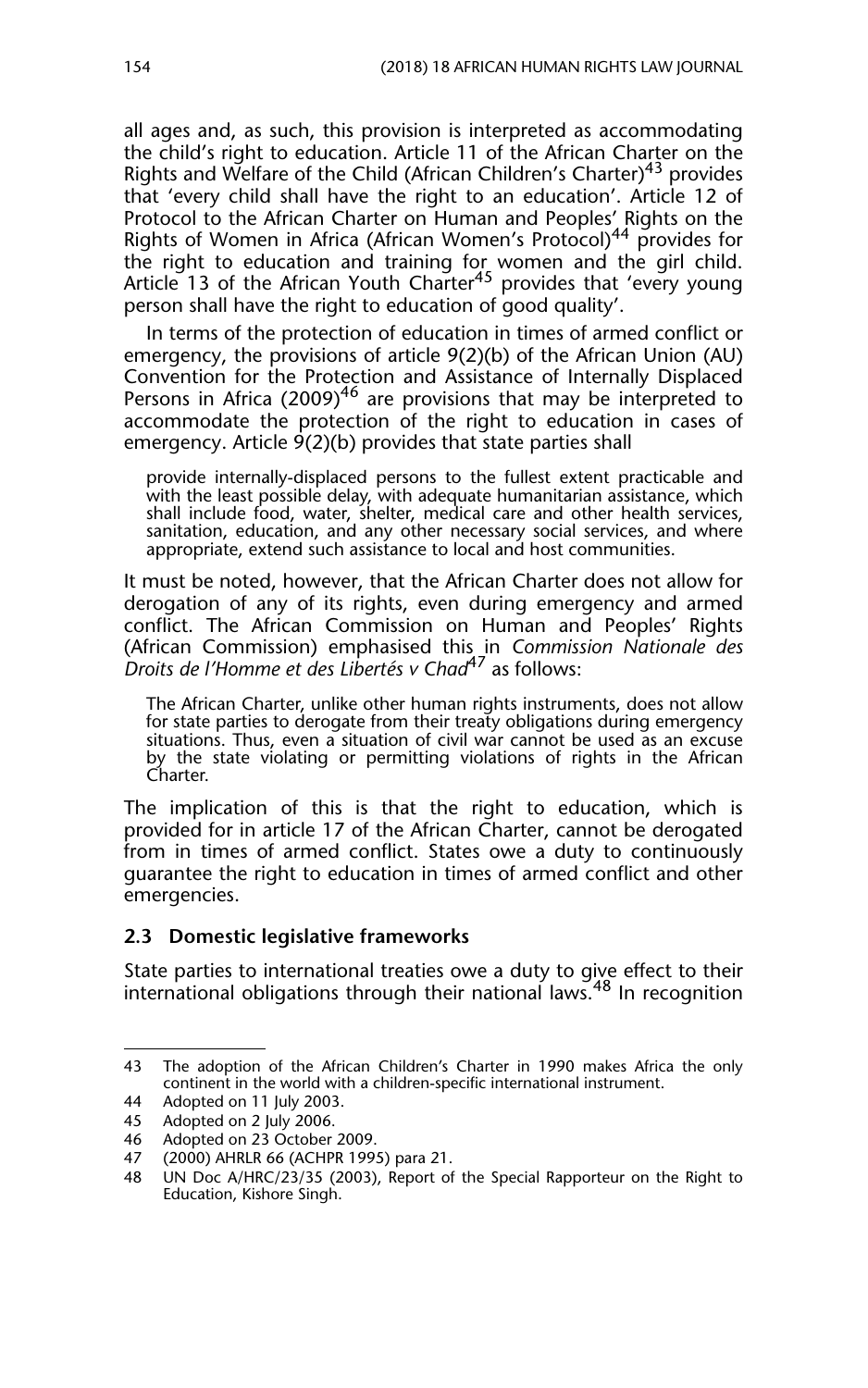of this duty, Nigeria has not only ratified international treaties containing provisions on the right to education, but has also domesticated some international instruments in this respect, considering that Nigeria, being a dualist state, requires the domestication of foreign treaties before it is applicable in its national courts.

Traditionally, the interrelationship between national law and foreign treaties has always been discussed from a monist or dualist perspective. While there are debates as to the veracity of this interrelationship, a country's approach to the use of foreign laws has a great impact on the entire legal system. Also, 'the extent to which international human rights law becomes part of a country's domestic law correlates with the status international law enjoys under that country's domestic law'.<sup>49</sup> While monists perceive foreign law as a part of a single legal system and as such apply its provisions directly in their national courts, the dualists proceed otherwise. They posit that these two regimes are distinct and the inroad of foreign law into the state must be clearly provided for in the national laws.<sup>50</sup> Nigeria is a clear example of a dualist state and, as such, it is 'the only dualist country in Africa to have formally incorporated an international human rights treaty *verbatim*, the African Charter on Human and Peoples' Rights'<sup>51</sup> and, by so doing, the Charter became part of its national laws and thus is enforceable in Nigerian courts. In addition to the provisions of Chapter 4 of the 1999 Constitution, the provisions of the African Charter are now regarded as part of Nigeria's domestic laws. It was for this reason that the Nigerian Court of Appeal decided in *IGP v ANPP & Others* that 'the African Charter is 'part of the laws of Nigeria and ... courts must uphold it'.<sup>52</sup>

However, it should be noted that the domestication of the African Charter was in deference to section 12(1) of the 1999 Constitution, which provides that 'no treaty between the Federation and any other country shall have the force of law except to the extent to which any such treaty has been enacted into law by the National Assembly'. This implies that a treaty is without the force of law in Nigeria unless the National Assembly has domesticated it. The effect of this provision is that treaties have the same status as acts of parliament, in other words they are lower in status compared to the Nigerian Constitution.<sup>53</sup> The Supreme Court has repeatedly harped on the importance of this

<sup>49</sup> F Viljoen *International human rights law in Africa* (2012) 518.

<sup>50</sup> H Kelsen *The pure theory of law* (1934) 328-347 trans M Knight (1967).

<sup>51</sup> M Killander 'The role of international law in human rights litigation in Africa' in EK Quansah & W Binchy (eds) *Judicial protection of human rights in Botswana: Emerging issues* (2009) http://ssrn.com/abstract=1438556 (accessed 1 April 2014).

<sup>52</sup> Appeal CA/A/193/M/05.

<sup>53</sup> Sec 1(1) of the 1999 Constitution establishes the supremacy of the Constitution and subsec (3) provides that 'if any other law is inconsistent with the provisions of this Constitution, this Constitution shall prevail, and that other law shall to the extent of the inconsistency be void'.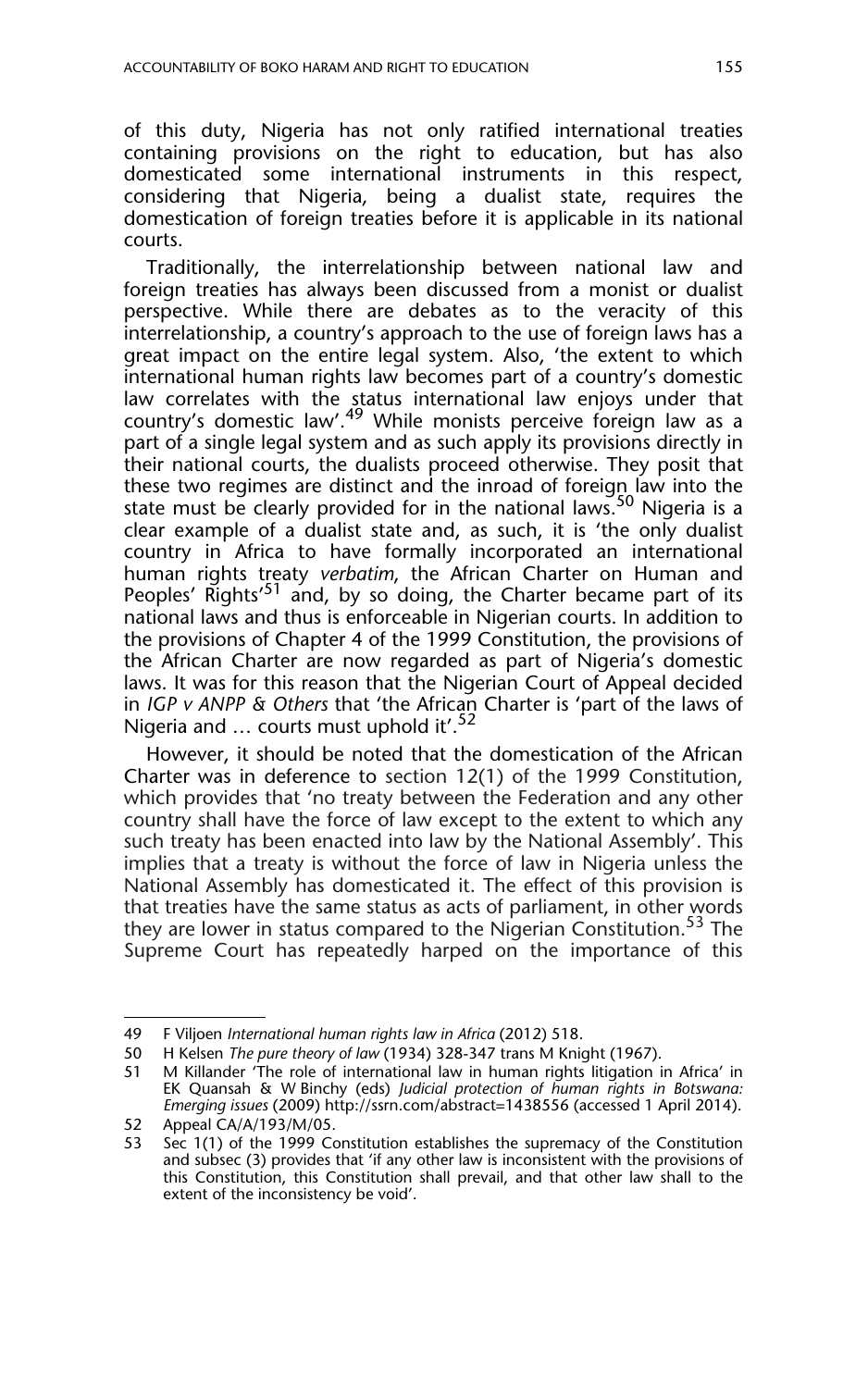constitutional provision. In *Oloruntoba Oju v Dopemu,* 54 the Nigerian Supreme Court held that 'any provision of an existing law which is in conflict with the provisions of the 1999 Constitution must be pronounced void to the extent of such inconsistency'.

## **2.3.1 Nigerian Constitution**

Chapter 4 of the Nigerian Constitution contains core fundamental rights.<sup>55</sup> Curiously, the right to education is not included as one of these core fundamental rights. The right to education, as well as other socio-economic rights, rather are contained in Chapter 2 of the Constitution and are referred to as 'fundamental objectives and principles of state policy'. The provisions in Chapter 2 are nonjusticiable<sup>56</sup> and, as such, citizens cannot legally hold the government accountable for a violation of the right to education and other socioeconomic rights solely on the basis of the Constitution.

However, in *Odafe & Others v Attorney-General & Others*<sup>57</sup> and *Gbemre v Shell Petroleum Development Company Nigeria Limited & Others*58 Nigerian courts held that a declaration of the socio-economic rights violations sought by the applicants in the two cases<sup>59</sup> succeeded in spite of the fact that these rights are non-justiciable in the context of the Nigerian Constitution**.** 

Additionally, the right to education was specifically held to be enforceable and thus justiciable by the Nigerian Federal High Court on 1 March 2017. In the case of *Legal Defence and Assistance Project (LEDAP) v The Federal Ministry of Education*60 the Court held that the combined effect of section 18(3) of the Nigerian Constitution and section 1 of the Compulsory Free Universal Basic Education Act of 2004 was that the right to basic education is enforceable in Nigeria.<sup>61</sup>

<sup>54 (2008)</sup> All FWLR Part 411, 810.

<sup>55</sup> Dada (n 32 above) 43.<br>56 Sec 6(6)(c) of the Cons

Sec  $6(6)(c)$  of the Constitution of the Federal Republic of Nigeria.

<sup>57 (2004)</sup> AHRLR 205 (NgHC 2004).

<sup>58 (2005)</sup> AHRLR 151 (NgHC 2005).<br>59 The right to health in art 16 and

The right to health in art 16 and the right to a satisfactory environment in art 24 respectively were the crux of the matter in the two cases, and the Nigerian High Court allowed the invocation and justiciability of these rights solely on account of the provisions of the African Charter.

<sup>60</sup> Suit FHC/ABJ/CS/978/15.

<sup>61 &#</sup>x27;In that case, the Plaintiff contended that although Section  $6(6)(c)$  renders the provisions of Chapter 2 of the 1999 Constitution unenforceable, however, once a legislation is enacted to give legal effect to any of the provisions of the said Chapter 2 of the 1999 Constitution, the right contained in such provisions become enforceable notwithstanding section  $6(6)(c)$  of the Constitution. The Plaintiffs further contended that having enacted the Compulsory, Free Universal Basic Education Act, 2004, the National Assembly has given legal effect to rights to free universal primary education and free junior secondary education for every Nigerian child in line with the joint provisions of Section 2 and 3 of the Compulsory, Free Universal Basic Education Act, 2004 as well as Section 18(3)(a} of the 1999 Constitution.' See Y Adegboye 'The right to education under Nigerian law' https://www.lawyard.ng/the-right-to-education-under-nigerian-law-by-yinkaadegboye/ (accessed 30 April 2018).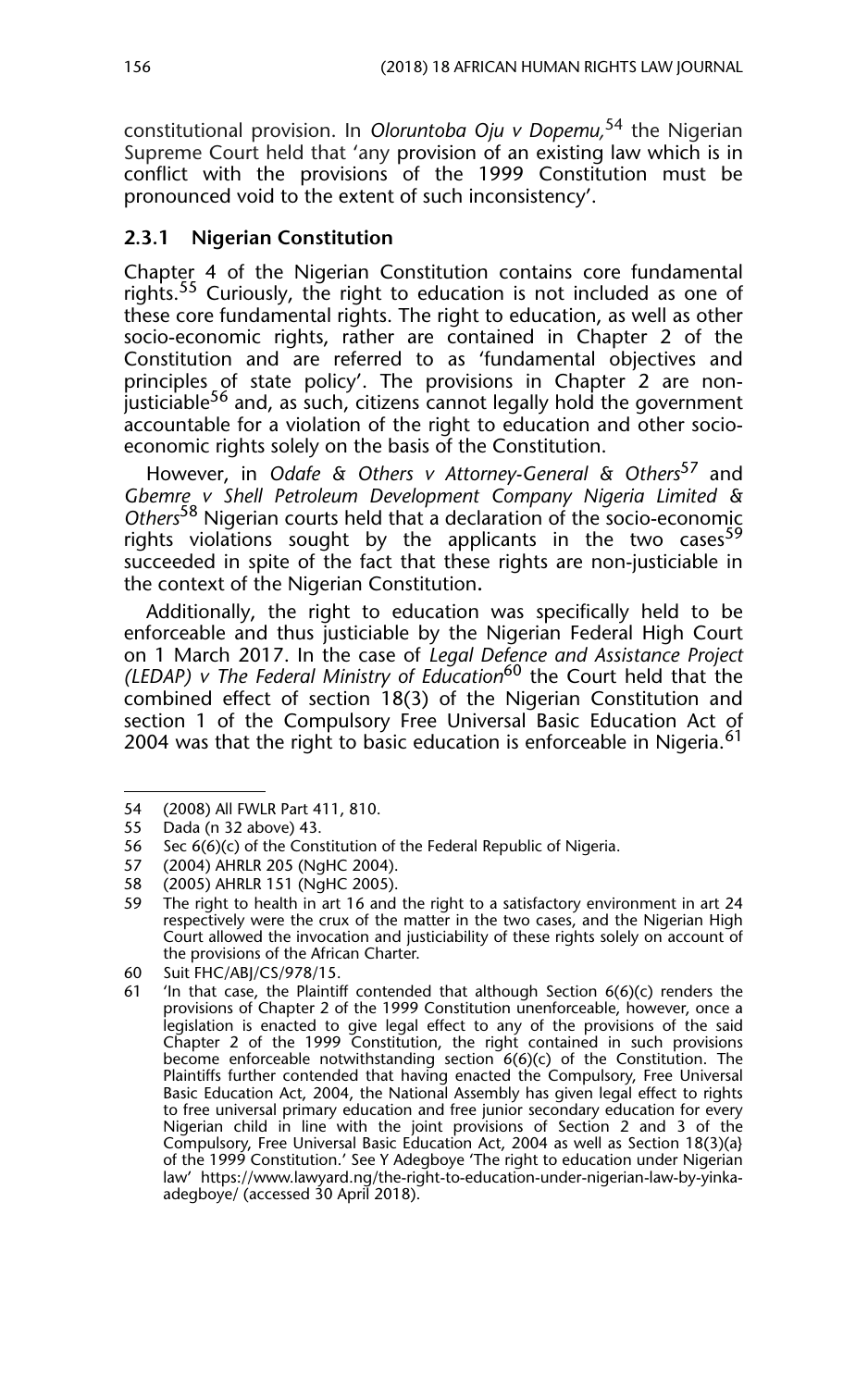Furthermore, in *The Registered Trustees of the Socio-Economic Rights Accountability Project v the Federal Republic of Nigeria*62 the ECOWAS Court of Justice held that the right to education was directly enforceable.<sup>63</sup>

The political history of Nigeria has had a significant impact on its legal system considering that Nigeria domesticated the African Charter at a time of military rule and subsequent suspension of the Constitution.<sup>64</sup> The ratified African Charter, alongside Chapter 4 of the Nigerian Constitution, has been useful in the protection of the rights of citizens. While the Constitution has been suspended severally, the operation of the African Charter 'has never been suspended, leaving the door open for their judicial application'.<sup>65</sup> Thus, in the case of *Garba v Attorney-General of Lagos State,*66 the Court held that 'even if [any] aspect of our Constitution is suspended or ousted by any provision of our local law, the international aspect of it cannot unilaterally be abrogated'. The Court proceeded to rely on the provisions of the African Charter to assume jurisdiction over the matter.<sup>67</sup>

#### **2.3.2 Compulsory Free Universal Basic Education Act of 2004**

As the name suggests, this Act seeks to make the basic education of a child not only compulsory but also free and accessible. The Act places the duty of providing basic education on all state governments in Nigeria, and clearly provides that 'the Federal Government's intervention under this Act shall only be an assistance to the states and local governments in Nigeria'.<sup>68</sup> It further makes it a crime for parents to refuse to send their wards and children to school. It seeks the co-operation of parents in the implementation of the Act.

After the brief analysis of the provisions relating to the child's right to education and its protection during emergencies at the international, regional and domestic levels, it is necessary to focus on the Boko Haram sect in Northern Nigeria. The next sections consider the history, ideology, activities and impact of the sect on children's rights to education.

64 Nigeria ratified the African Charter on 22 June 1983.

<sup>62</sup> Suit ECW/CCJ/APP/0808 delivered on 27 October 2009.

<sup>63</sup> See A Skelton & S Kamga 'Broken promises: Constitutional litigation for free primary education in Swaziland' (2017) 61 *Journal of African Law* 434.

<sup>65</sup> Viljoen (n 49 above) 534.

<sup>66</sup> Suit ID/599M/91 (31 October 1991).

<sup>67</sup> F Viljoen 'Application of the African Charter on Human and Peoples' Rights by domestic courts in Africa' (1999) 43 *Journal of African Law* 1.

<sup>68</sup> PA Arhedo et al 'School counsellors' roles in the implementation of Universal Basic Education (UBE) scheme in Nigeria' (2009) 2 *Edo Journal of Counselling* 60.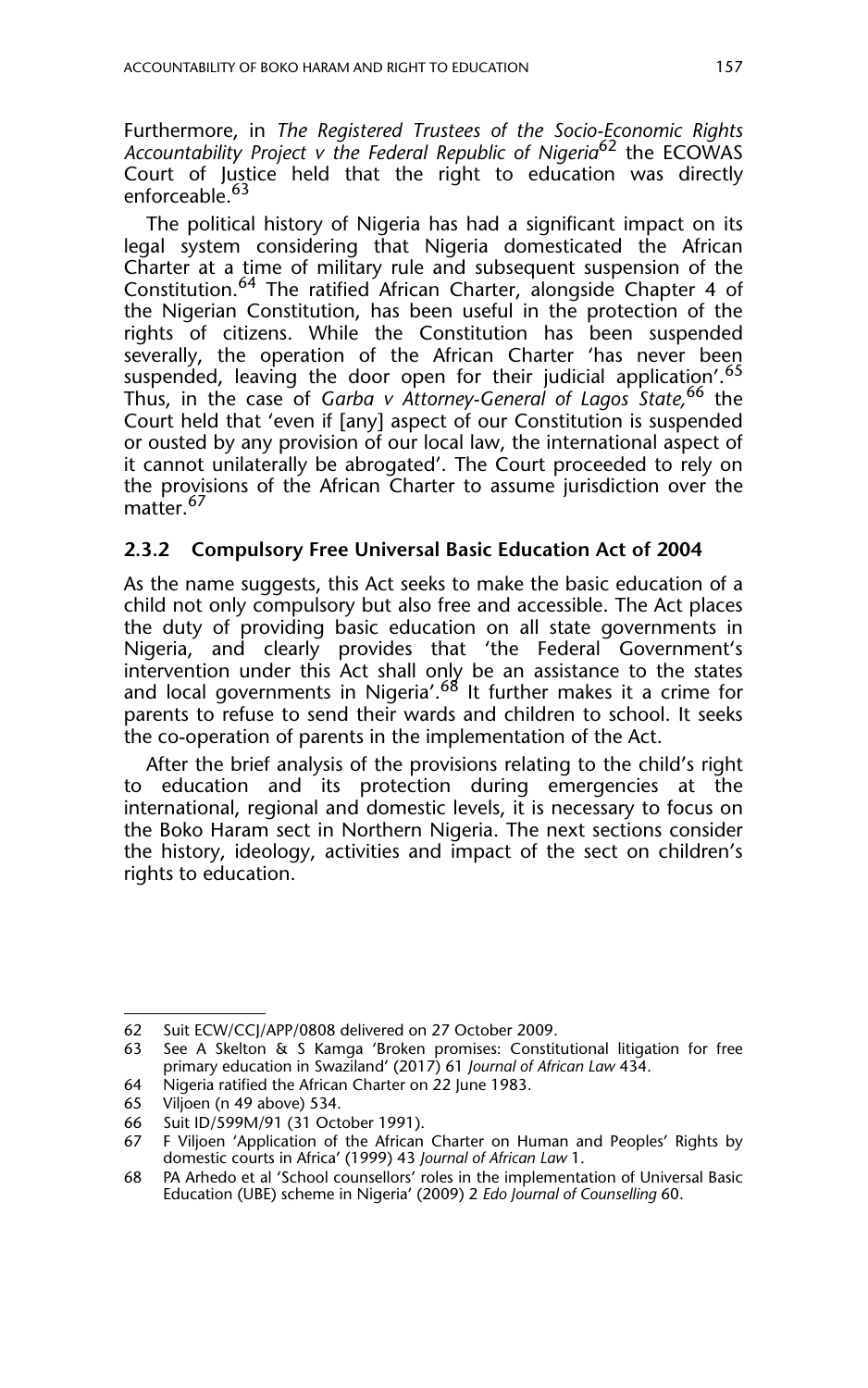## **3 Activities of Boko Haram and impact on education**

By their nature armed conflicts have catastrophic and far-reaching consequences. Considering the fact that the impact of war and armed conflict extends beyond the period of the conflict itself, it is not difficult to understand why war is described as 'development in reverse'.<sup>69</sup> The capacity of conflicts to reverse gains of many years is well known, irrespective of whether the conflict continues for a lengthy period or not. The impact is graver and more severe in African countries, where the capacity to withstand the effect of conflict is stifled by mass poverty and underdevelopment.<sup>70</sup>

While the above position generally is true, it appears that the sector most often affected by the reverse in gains and development as a consequence of armed conflict is the educational sector. 'Armed conflict is destroying not just school infrastructure, but also the hopes and ambitions of a whole generation of children.<sup> $71$ </sup> The disruptive impact of armed conflict on education 'represents one of the greatest developmental setbacks for countries affected by conflict'.<sup>72</sup> The long and short-term effects of the disruptive impact of armed conflicts on education are the focus of this article. It focuses on the activities of Boko Haram as an example of an armed group waging modern armed conflict against a state. It is evident that attacks on schools, educational infrastructures, educators and learners are fast becoming a reality of modern conflict,  $7^3$  and the article attempts a chronological outline of these forms of attacks and their overall effect on the educational system.

## **3.1 History and ideology of Boko Haram**

In an attempt to use Boko Haram as an example of a modern armed group waging a modern armed conflict, this study examines its history and ideology as necessary determinants of its activities.

## **3.1.1 History of the sect**

The precise date of Boko Haram's emergence in the polity and political life of Nigeria is mired in controversy.<sup>74</sup> This is so because violent armed groups by their nature often originate in secrecy and

<sup>69</sup> P Collier *The bottom billion: Why the poorest countries are failing and what can be done about it* (2007).

<sup>70</sup> UNESCO commissioned report titled 'The hidden crisis: Armed conflict and education' (2011) 131 http://unesdoc.unesco.org/images/0019/001907/1907 43e.pdf (accessed 10 August 2014).

<sup>71</sup> As above.

<sup>72</sup> UN Doc A/51/306 (1996) 'Promotion and protection of the rights of children: Impact of armed conflict on children' para 186.

<sup>73</sup> M Wessel & R Hirtum 'Schools as tactical targets in conflict: What the case of Nepal can teach us' (2013) 57 *Comparative Education Review* 1.

<sup>74</sup> J Adibe 'What do we really know about Boko Haram' in I Mantzikos (ed) *Boko Haram: Anatomy of a crisis* (2013) 11.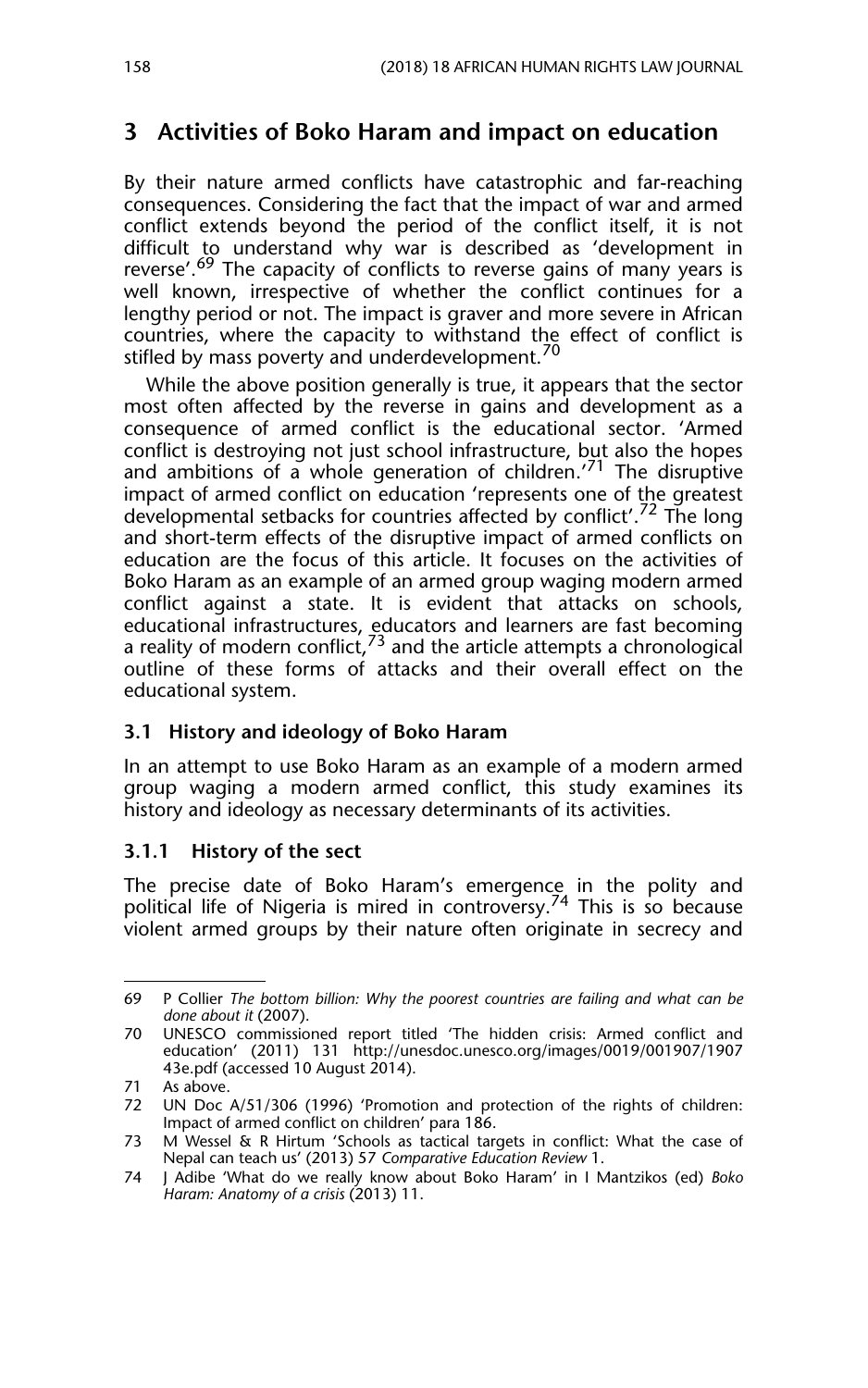the usual manner of learning about them is through unreliable media accounts.<sup>75</sup> While most media accounts trace its origin back to 2002 when its activities became known, particularly with the emergence of Mohammed Yusuf as its leader, other sources in Nigerian security circles date the origin back to 1995. The group was started as a nonviolent religious sect known as *Ahlulsunna wal'jama'ah hijra* in the University of Maiduguri in Borno State.<sup>76</sup> It only began to show violent tendencies when the founding leader; Abubakar Lawan, exited the sect and Yusuf became its new leader in 2002.<sup>77</sup>

From 2002 to date the sect has operated under various names that include *Muhajirun, Yusufiyyah*, Nigerian Taliban, Boko Haram and *Jama'atu Ahlissunnah lidda'awati wal Jihad*. 78 The current appellation, Boko Haram, is a Hausa language designation that literally translates to 'Western education is forbidden', and this is a pointer to one of the driving objectives of the group. Its official name, however, is *Jama'atu Ahlissunnah lidda'awati wal Jihad*, which in English means 'People committed to the propagation of the prophet's teachings and Jihad'.<sup>79</sup> In 2004 the sect migrated from Borno State to Yobe State and established a 'kingdom' for itself. This 'kingdom' was called Afghanistan.<sup>80</sup> From this 'kingdom', the sect planned to export the imposition of Islamic rule on Northern Nigeria, as a response to what it calls the corrupt establishment known as the Nigerian state. According to Yusuf, its goal was that 'a Shari'a state should be established in Nigeria, and if possible all over the world, through preaching the faith (*Da'wah*)'.<sup>81</sup> However, Yusuf was captured and extra-judicially killed in 2009<sup>82</sup> alongside more than 1 000 members of the sect in a four-day battle with Nigerian security forces.<sup>83</sup> Many believe that Yusuf's extra-judicial killing is the major factor for the escalation of the Boko Haram insurgency. Indeed, one of the immediate consequences was the fragmentation of the sect and the

<sup>75</sup> FC Onuoha 'Boko Haram: Nigeria's extremist Islamic sect' (2012) 2, Report commissioned by Aljazeera Centre for Studies.

<sup>76</sup> As above.

<sup>77</sup> F Onuoha 'Understanding Boko Haram's attacks on telecommunication infrastructure' in Mantzikos (n 80 above) 18.

<sup>78</sup> Onuoha (n 77 above). See also R Loimeier 'Boko Haram: The development of a militant religious movement in Nigeria' (2012) 47 *Africa Spectrum* 2-3.

<sup>79</sup> See generally A Murtada *Boko Haram in Nigeria: Its beginnings, principles and activities in Nigeria* (2013).

<sup>80</sup> O Patrick & O Felix 'Effect of Boko Haram on school attendance in Northern Nigeria' (2013) 1 *British Journal of Education* 1-9.

<sup>81 &#</sup>x27;Boko Haram' in 'Almanac of Islamism; American Foreign Policy Council Report August 2014' http://almanac.afpc.org/boko-haram (accessed 3 October 2014). See also JJF Forest 'Confronting the terrorism of Boko Haram in Nigeria' (2012) Joint Special Operations University (JSOU) Report 12-5.

<sup>82</sup> E Ojo 'Boko Haram: Nigeria's extra-judicial state' (2010) 12 *Journal of Sustainable Development in Africa* 2. See also D Agbiboa 'Peace at daggers drawn? Boko Haram and the state of emergency in Nigeria' (2014) 37 *Studies in Conflict and Terrorism* 41-67.

<sup>83</sup> D Agbiboa 'Why Boko Haram exists: The relative deprivation perspective' (2013) 3 *African Conflict and Peacebuilding Review* 144-157.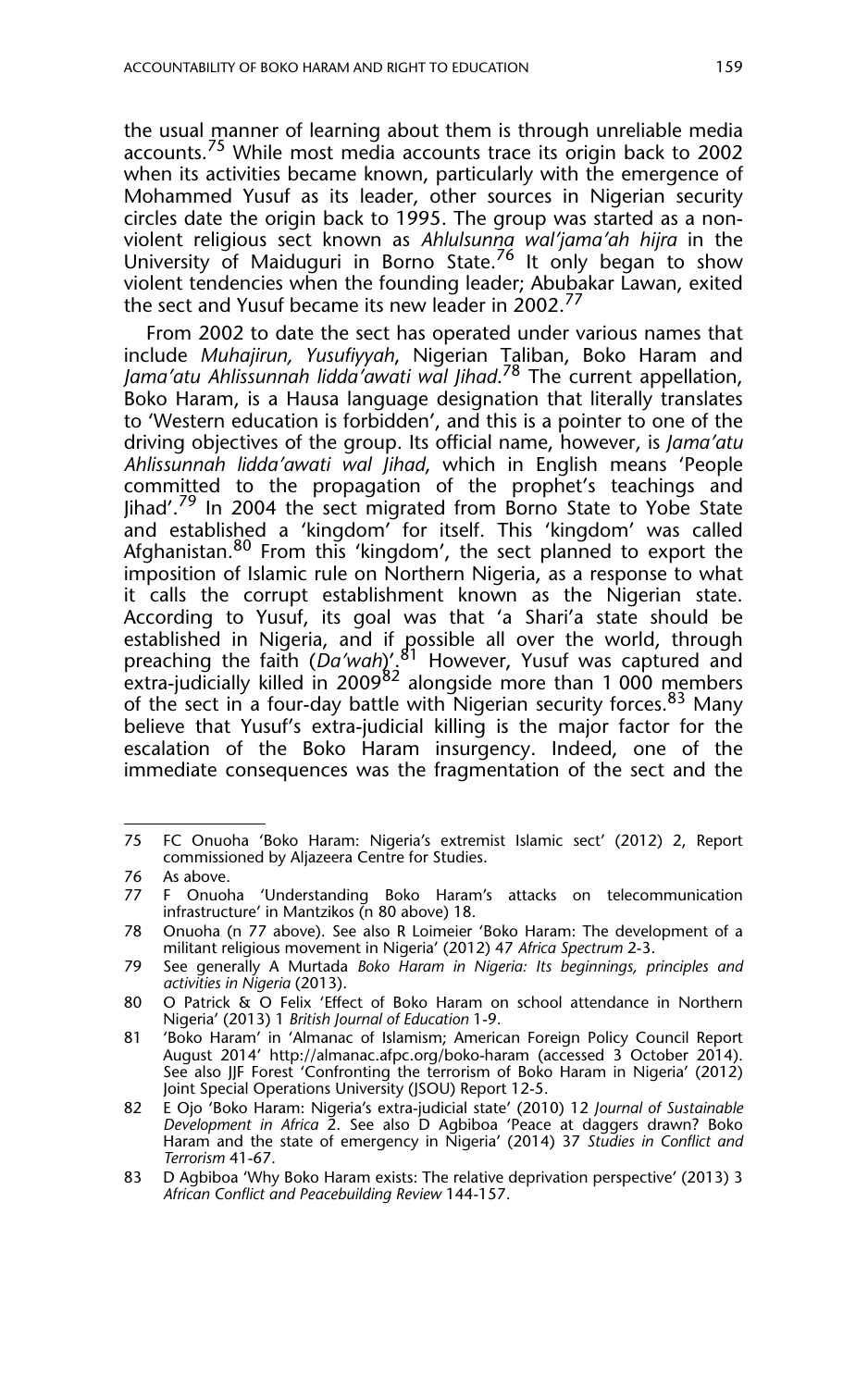enthronement of the hawks within the sect, led by Abubakar Shekau, an erstwhile deputy of Yusuf.<sup>84</sup>

In July 2010, one year after the death of Yusuf, Shekau announced that he had assumed leadership of the sect. This was a turning point, as it became a rebranded violent sect.  $85$  Scholars have described this turn as one 'from peaceful origin to violent extremism'.<sup>86</sup> While Yusuf had sought to establish his 'Islamic State' through preaching the faith, Shekau opted for a more violent means of lihad.<sup>87</sup>

Shekau believes that Boko Haram cannot negotiate any final solution to the conflict with the Nigerian government until Boko Haram has created an Islamic state or Nigeria adopts a Boko Haram-approved version of Shari'a law.

It is for this reason that the new and current official name, *Jama'atu Ahlissunnah lidda'awati wal Jihad*, incorporates Yusuf's idea of *Da'wah* or preaching the faith, and Shekau's concept of Jihad. Since 2009, the group has carried out more than 1 000 attacks that have led to the deaths of thousands of people.<sup>88</sup> It has also evolved considerably from a local threat to a regional menace,  $89$  maintaining camps in several countries,<sup>90</sup>receiving funds from external sources and being rumoured to have links with Al-Qaeda, the Afghan Taliban, the Somalian Al Shabbab and other international terrorist organisations.<sup>91</sup>

89 JP Pham 'Boko Haram's evolving threat' (2012) 20 *Africa Security Brief* 1-7.

<sup>84</sup> Several splinter groups have emerged from the fragmented Boko Haram, the most prominent being the Ansaru group which was founded in 2011 by Abubakar Adam Kambar. He was killed in 2012 by Nigerian security forces and was replaced by Khalid Barnawi who is rumoured to have linked the group with Al-Qaeda in the Islamic Maghreb (AQIM). The Ansaru is said to be a more professional group consisting of trained combatants, unlike the mainstream Boko Haram that thrives on recruiting disgruntled and untrained elements in society. Ansaru regularly criticises Shekau and his group for their wanton destruction and killings of innocent Muslims. See generally M Perouse de Montclos 'Nigeria's interminable insurgency? Addressing the Boko Haram crisis' A Chatham House Research Paper, September 2014.

<sup>85 &#</sup>x27;Curbing violence in Nigeria (II): The Boko Haram insurgency' International Crisis Group Report 216, April 2014, http://www.crisisgroup.org/~/media/Files/africa/ west-africa/nigeria/216-curbing-violence-in-nigeria-ii-the-boko-haram-insurgency. pdf (accessed 3 October 2014).

<sup>86</sup> J Barna 'Insecurity in context: The rise of Boko Haram in Nigeria' http:// www.europarl.europa.eu/RegData/etudes/note/join/2014/536393/EXPO-AFET\_N T(2014)536393\_EN.pdf (accessed 4 October 2014).

<sup>87</sup> n 85 above.

<sup>88</sup> http://www.romereports.com/pg157728-human-rights-watch-releases-boko-hara m-death-toll-in-2014-en (accessed 7 October 2014).

Barna (n 86 above).

<sup>91</sup> AI Ajayi 'Boko Haram and terrorism in Nigeria: Exploratory and explanatory notes (2012) 1 *Global Advanced Research Journal of History, Political Science and International Relations* 103-107. See also SM Gourley 'Linkages between Boko Haram and al Qaeda: A potential deadly synergy' (2012) 3 *Global Security Studies* 1-14. Also see generally V Thomson 'Boko Haram and Islamic fundamentalism in Nigeria' (2012) 3 *Global Securities Studies* 46-60.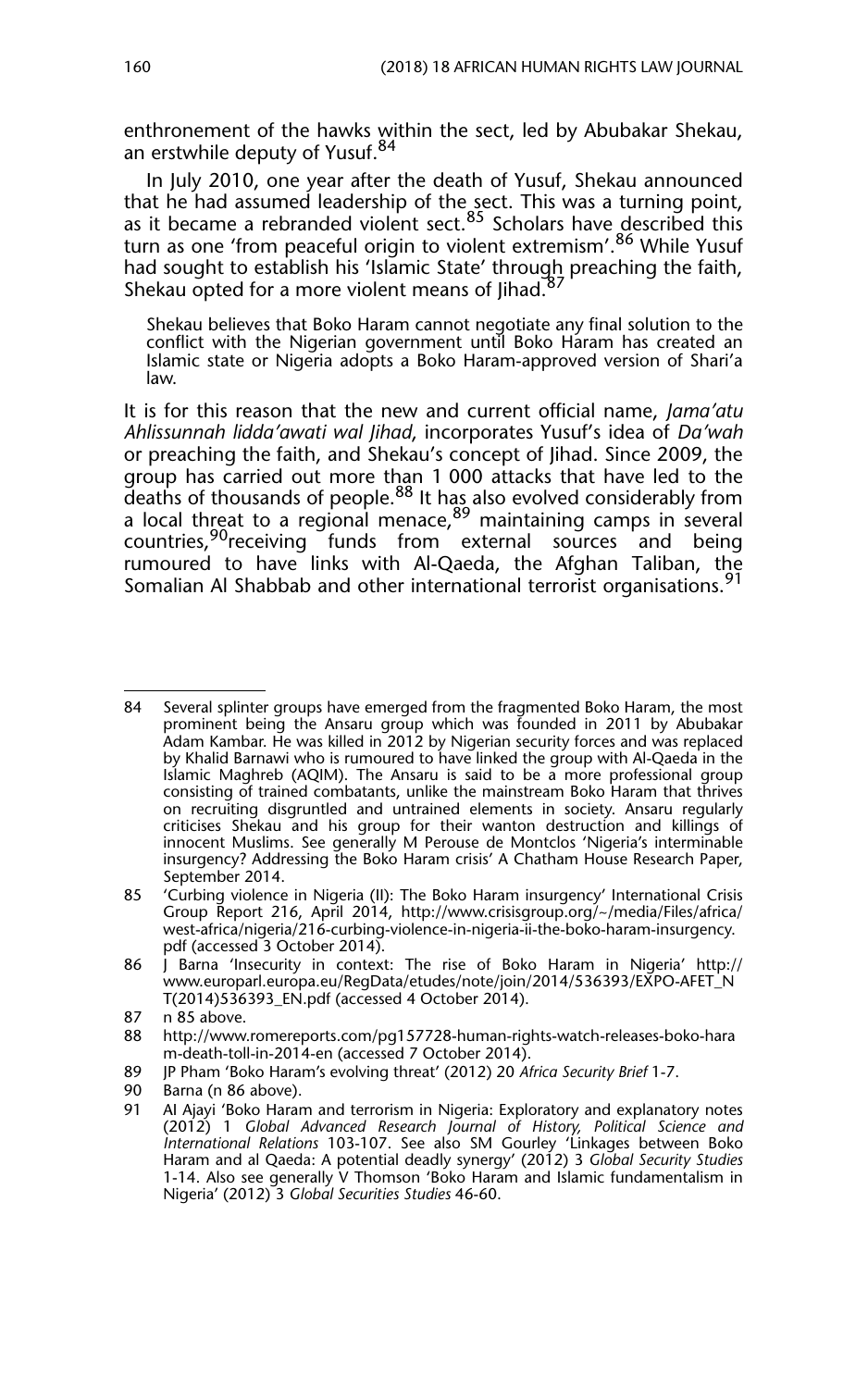Its members traverse many national boundaries in the West African sub-region, carrying out attacks at will.<sup>92</sup>

#### **3.1.2 Ideology of the sect**

The sect's ideology or philosophy is founded upon the practice of orthodox or conservative Islam and 'an attempt at imposing a variant of Islamic religious ideology on a secular state<sup>'</sup>.<sup>93</sup> Conservative Islam, by its very nature, abhors Western civilisation and all its paraphernalia.94 Education is one of these paraphernalia and, as such, this brand of Islamism abhors Western education. The current political structure in Nigeria is also seen as an offshoot of Westernisation, hence the call for the abolition of the present governance structure and the imposition of Shari'a law. The sect calls for the abolition of 'a Western way of life, democratic institutions, constitutional laws and the institutions of the Nigerian state'.<sup>95</sup> The sect's consistent attacks on Christians and their places of worship also speak volumes about their abhorrence of the Christian faith, which they perceive as an offshoot of Western civilisation. This ideology also explains why it directs its attacks on government buildings and officials, as well as civilians that are caught in between. As such, the sect seeks the overthrow of the current Nigerian governance structure and the imposition of Shari'a law. It seeks to do this through a combination of *Dawa'a* (preaching the faith) and Jihad (waging a holy war).

The sect also believes that a true Islamic state ought to be established out of the ruins of the destruction of the present Nigerian state. This is why it migrated several thousands of its members to Yobe State in 2004 to establish its kingdom.<sup>96</sup> Non-members are considered infidels, unbelievers or wrongdoers.<sup>97</sup>lts main quiding principles are abhorrence of democracy as it conflicts with Islam; the prohibition of studying in educational systems as it opposes Islamic education; and the rejection of employment under the current Nigerian state.<sup>98</sup>

<sup>92</sup> UNESCO (n 70 above) 5-6.

<sup>93</sup> A Adesoji 'The Boko Haram uprising and Islamic revivalism in Nigeria' (2010) 45 *African Spectrum* 95. See also M Opeloye & FISN 'The Boko Haram insurgency in Nigeria: A critical study of the movement's ideological posture and implications' (2012) 51 Doi: 10.7763/IPEDR 38 172-181.

<sup>94</sup> E Onyebuchi & C Chigozie 'Islamic fundamentalism and the problem of insecurity in Nigeria: The Boko Haram phenomenon' (2013) 15 *IOSR Journal of Humanities and Social Science* (IOSR-JHSS) 43-53.

<sup>95</sup> As above.

<sup>96</sup> Patrick & Felix (n 80 above).

<sup>97</sup> Onuoha (n 77 above).

<sup>98</sup> Murtada (n 79 above) 16-18.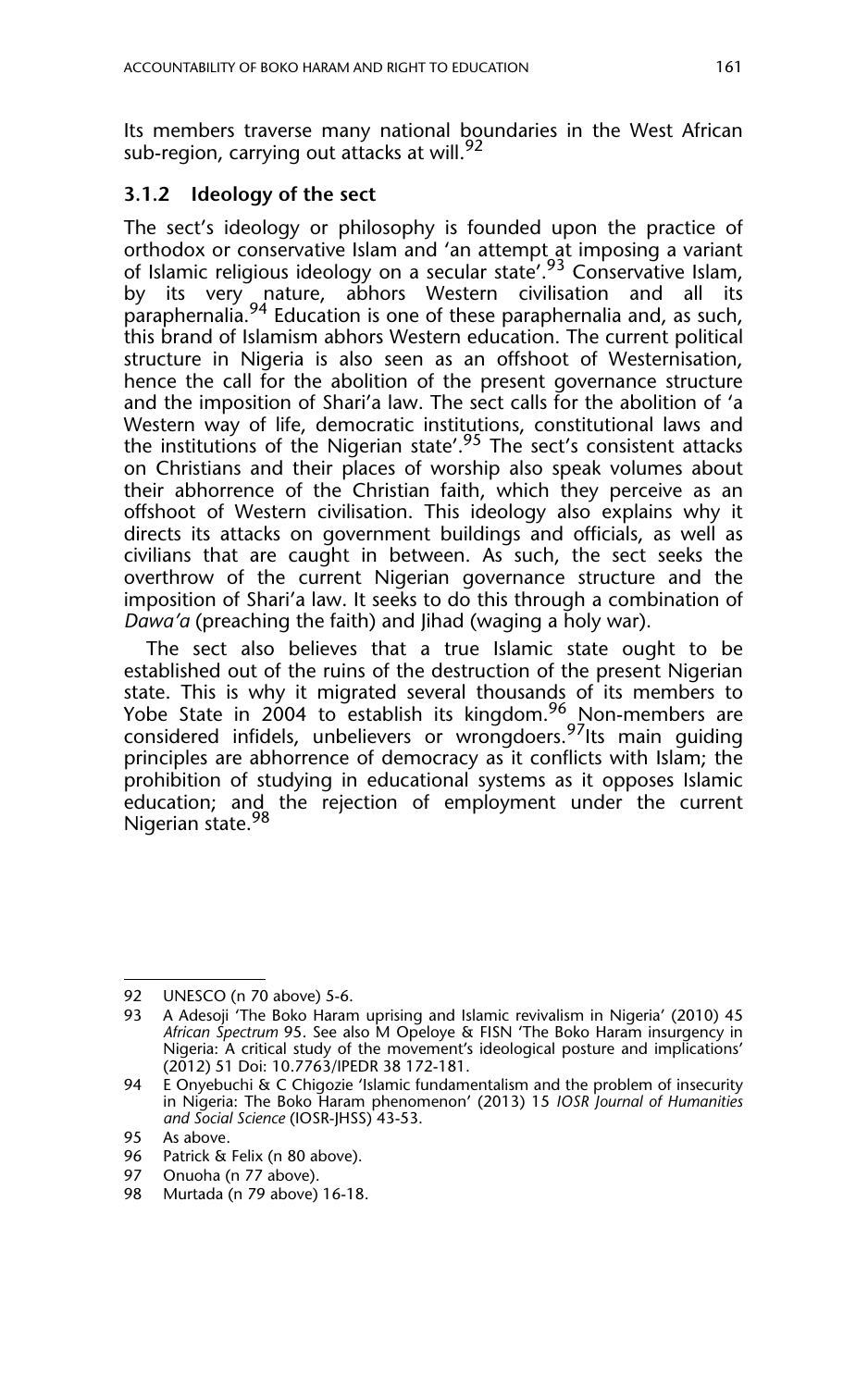The importance of examining the sect's origin and ideologies is to be able to properly contextualise its activities. As a modern armed group, Boko Haram, like the Afghan Taleban, 99 has consistently attacked schools and learners, simply because of their connection to education, and the abduction of 234 schoolgirls on 14 April 2014 is in furtherance of its ideologies. The next section focuses on the impact of modern armed conflicts on the realisation of the right to education.

#### **3.2 Impact of modern armed conflicts on the right to education**

This section examines the precise impact that activities of armed groups have on the realisation of the right to education. It does this by examining the changing nature of armed conflict, in order to justify the claim that Boko Haram is a modern armed group. It further chronicles the effect of their activities and attacks on the realisation of the right to education.

The traditional notion of war is the idea of armed conflict between two or more states or, even better, fighting between armies of different states, usually after a formal declaration of hostility or war. Classic examples are World Wars I and II, and almost all the wars before then. In those wars, attacks are directed at military targets, battlegrounds that are far removed from the civilian population. While not always respected, such wars had strict rules that govern them, and the parties in the conflict were always aware of these rules. A peculiar characteristic of these rules was that they changed from time to time. For instance, there was a time when hoisting a white flag signified surrender, and combatants not only ceased attacks at dusk, but they also surrendered to the opposing forces if a key leader was captured. Parties strive hard to respect these codes and their desecration, particularly during World War II, accounted for the adoption of codified international humanitarian and human rights law rules.<sup>100</sup>

One of the consequences of these codifications was that the term 'war' was replaced by the term 'armed conflict', which is loosely defined as the use of arms, in a conflict, between two or more parties.<sup>101</sup> The difference is that while war used to be construed as a military engagement between two or more states, armed conflict has a wider scope, as there is no requirement for the parties to be states, properly so called. Armed conflict can be either international or noninternational. International armed conflict is strictly between states,

<sup>99</sup> The attacks by the Taleban on Malala Yousufzai and other children in Pakistan and Afghanistan are reminders of the plight of children in the hands of such armed groups; http://www.bbc.com/news/world-asia-19882799 (accessed 7 October 2014).

<sup>100</sup> See generally IBCR *Children and armed conflict: A guide to international humanitarian and human rights law* (2010).

<sup>101</sup> J Mrazek 'Armed conflicts and the use of force' (2010) 1 *Czech Yearbook of Public and Private International Law* 95.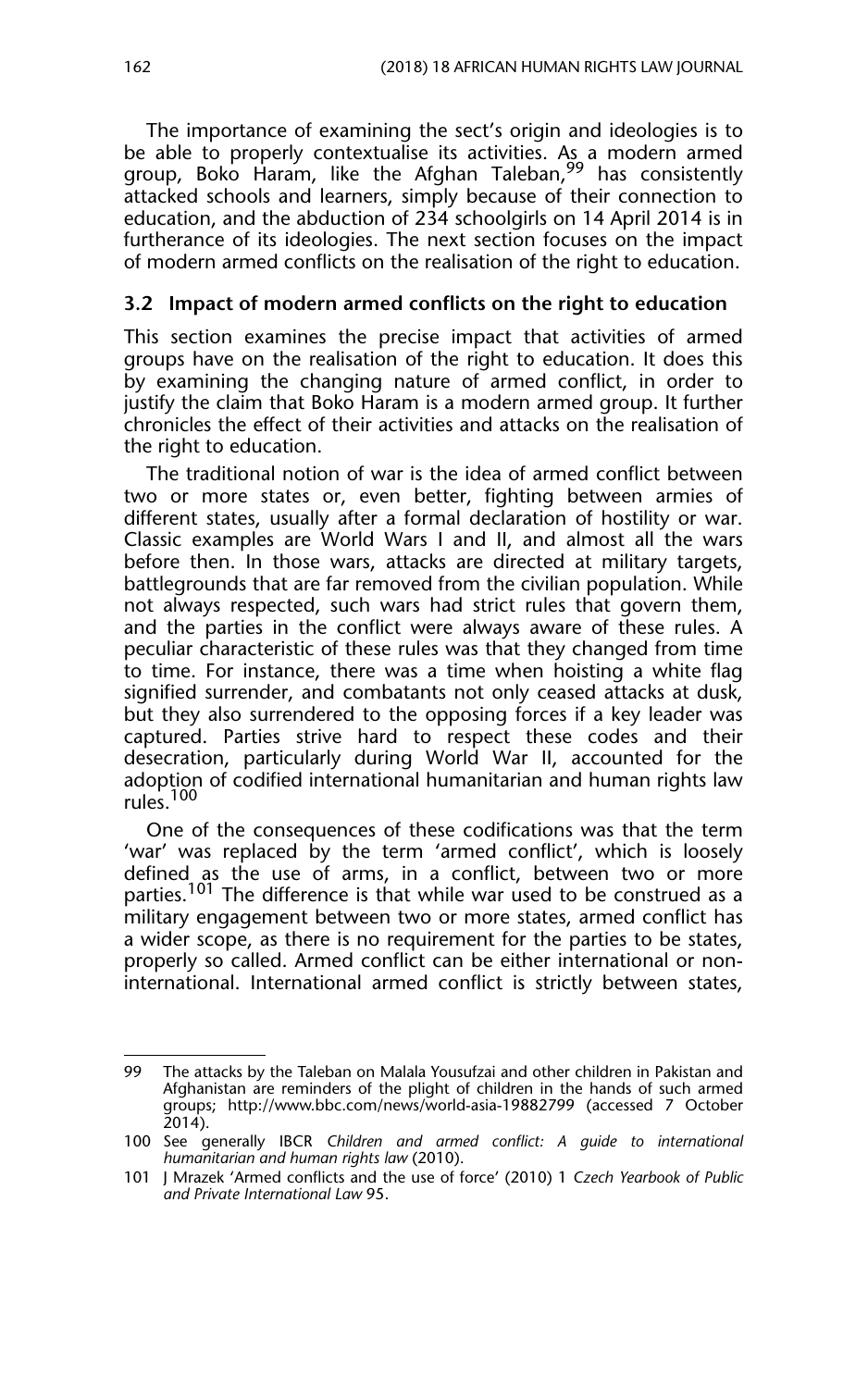while non-international armed conflict is between states and non-state entities.<sup>102</sup>

Some distinguishing characteristics of this contemporary armed conflict are intentional attacks on civilian population; the prolonged duration of the conflict; a loose military command structure; a link between armed groups and criminal networks; unclear and nebulous motivation for fighting; easier access to small arms; the use of terror tactics; as well as building the group around a leader.<sup>103</sup>

#### **3.3 How Boko Haram's attacks fit into the description of modern armed conflict**

Whether one calls it 'informal war', <sup>104</sup> 'the new war', <sup>105</sup> 'contemporary armed conflict',<sup>106</sup> 'asymmetry warfare',<sup>107</sup> 'irregular or hybrid warfare<sup>'108</sup> or even 'terrorism',<sup>109</sup> one golden thread runs through them all, namely, the fact that they refer to armed conflicts between a state and non-state entities, with the latter adopting various unconventional approaches to the warfare.<sup>110</sup> Such approaches include guerilla tactics that involve surprise attacks in places that are not declared battlegrounds or war zones. In this respect the targets usually are civilians and/or infrastructures that are generally meant for use by the civil populace. This presupposes that there is a difference between these types of conflicts and other types where one state wages war against another, and the targets in such conventional wars usually are military targets. The death of civilians is classified as collateral damage as they really are exceptions to the rule. $111$ 

Kaldor identifies certain other distinguishing characteristics of these new wars. She calls them globalised wars that 'involve the fragmentation and decentralisation of the state'.<sup>112</sup> The recent bold attacks by Boko Haram and annexation of territories within the

- 105 Kaldor (n 103 above).
- 106 IBCR (n 100 above) 31.

<sup>102</sup> See generally N Balendra 'Defining armed conflict' (2008) 29 *Cardozo Law Review* 2461.

<sup>103</sup> M Kaldor *New and old wars* (2007).

<sup>104</sup> S Metz *Armed conflict in the 21st century: The information revolution and postmodern warfare* (2000) xii.

<sup>107</sup> See generally D Buffaloe 'Defining asymmetric warfare' (2006) 58 *The Land Warfare Papers*.

<sup>108</sup> F Hoffman 'Hybrid warfare and challenges' (2009) 52 *Joint Force Quarterly* 3.

<sup>109</sup> G Chaliand & A Blin (eds) *The history of terrorism from antiquity to Al Qaeda* trans E Schneider et al (2007).

<sup>110</sup> K Coons & G Harned 'Irregular warfare is warfare' (2009) 1 *Joint Force Quarterly* 97.

<sup>111</sup> IBCR (n 100 above).

<sup>112</sup> Kaldor (n 103 above) 95.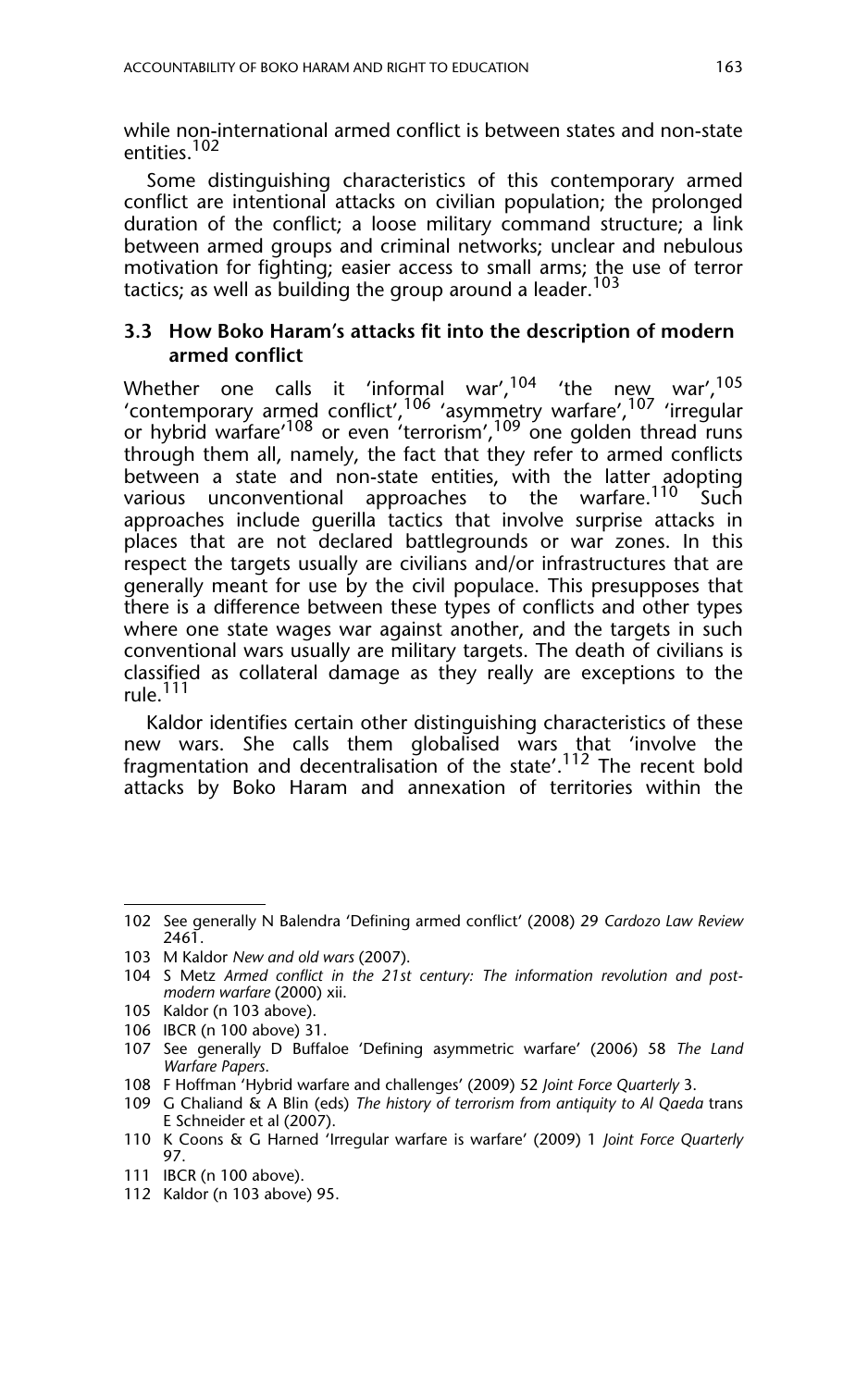territorial enclave of Nigeria<sup>113</sup> fit into this characteristic of the new war, as described by Kaldor. Furthermore, these groups often receive external support and their attacks are directed against civilians, among other targets. Also, the wars are political conflicts that are often waged as a result of underlying economic dissatisfaction. Boko Haram has often claimed that their agitation is against the corruption and economic neglect by the northern elites and the Nigerian government. Other noticeable characteristics are the presence of splinter groups, 'autonomous groups of armed men centred around a leader', the use of child soldiers and foreign mercenaries as well as a unique pattern of violence with the ultimate goal of spreading fear and terror amongst the populace. It is necessary to state that all these characteristics are apparent with Boko Haram and, as such, it is appropriate to conclude that Boko Haram fits into the description of a modern armed group, waging the 'new war'.

## **4 Impact of modern armed conflict on education**

In various ways conflicts affect education in manners that are often intractable. The death of teachers and students as well as the destruction of educational facilities are some of the gravest impacts that armed conflicts have on education. An immediate observation is that apart from making schools their primary targets for attacks, the Boko Haram ideological opposition to schooling, particularly that of girls, is a further reason for the attacks. Needless to say, these attacks, while limiting access to school, serve to increase the absence of teachers and students from school.<sup>114</sup> Conflicts also increase the tendency of dropping out of school, the military recruitment of child soldiers and also economic hardship. The quality and standard of education usually are lowered during armed conflict and the shortening or permanent disruption of the academic calendar evidences this.<sup>115</sup> Conflicts further widen the economic inequality in society, thus ensuring that the need to drop out of school is heightened for the poorer section of the community.

The peculiar circumstances of the girl child deserves to be mentioned. The situation in Northern Nigeria has a grave impact on the plight of the girl child. Conflicts serve to exacerbate gender disparities as most parents now keep their girl children at home. The dangers of sexual exploitation, rape and early pregnancy are rife.<sup>116</sup> This is a dimension of the general low rate of enrolment in schools in

<sup>113 &#</sup>x27;Boko Haram annexes town' *The Times* 25 August 2014 http://www.the times.co.uk/tto/news/world/africa/article4185850.ece (accessed 7 October 2014).

<sup>114</sup> UNESCO Doc 2011/ED/EFA/MRT/PI/50 'The quantitative impact of conflict on education' Think piece prepared for the Education for All Global Monitoring Report 2011.

<sup>115</sup> O Shemyakina 'The effect of armed conflict on accumulation of schooling: Results from Tajikistan' (2011) 95 *Journal of Development Economics Elsevier* 186.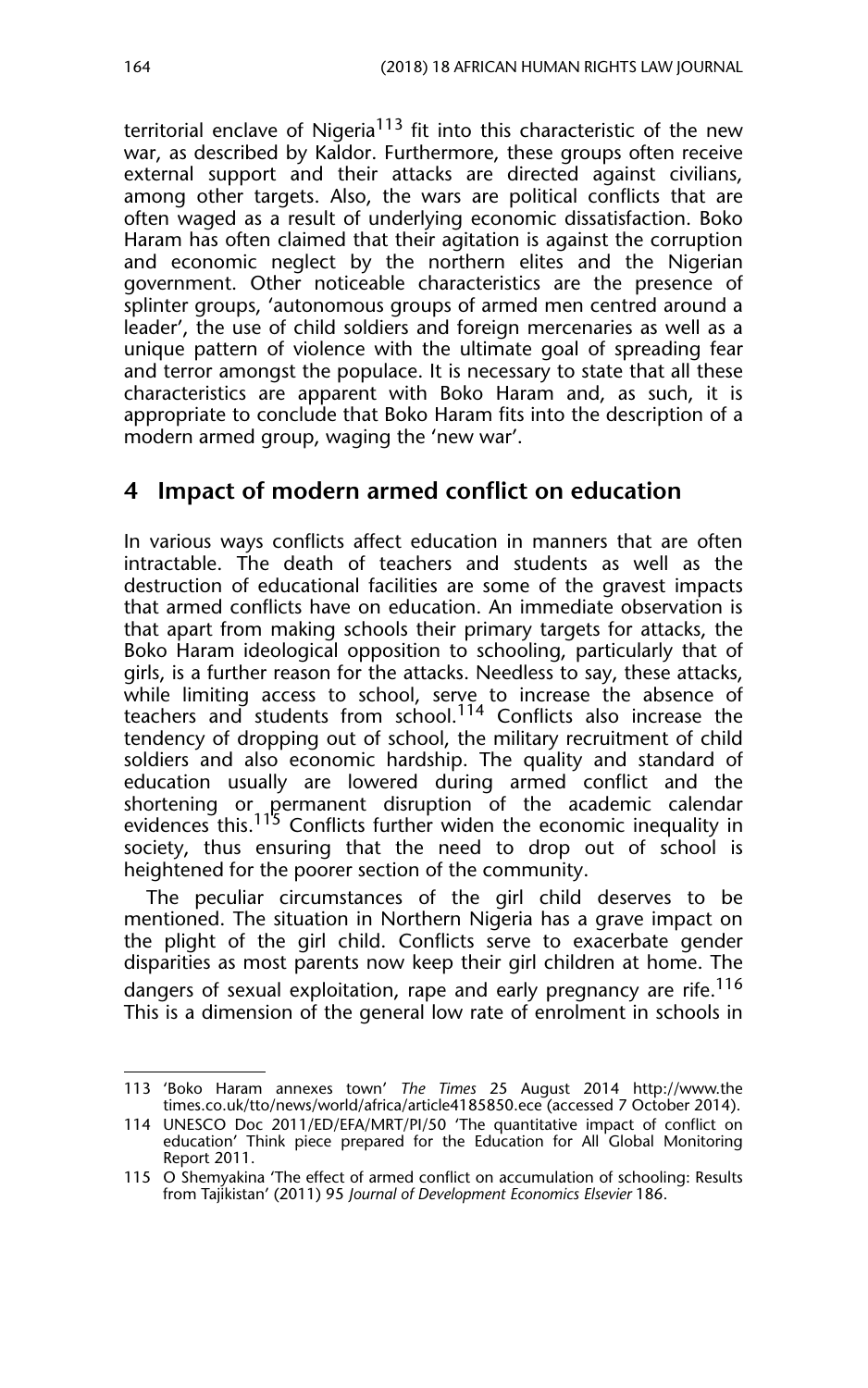places affected by conflict. The school enrolment rate has reduced radically and is on the decline in Northern Nigeria. This is a region that characteristically has the lowest percentage of school enrolment in Nigeria and, consequently, as reported by the UN, the highest number of out-of-school children in the world.<sup>117</sup> This is directly tied to poor performance in education and the unequal literacy rate between the northern and southern parts of Nigeria.<sup>118</sup> The overarching effect of armed conflict is that it drains funds and financial resources that should have been ploughed into human development through education. In states such as Nigeria, money is devoted to procuring military equipment to wage war during the duration of the conflict. After the conflict, money is also committed to rebuilding society. These funds can judiciously be used to promote and provide education in the absence of conflict. The situation is more disturbing in most African countries where powerful individuals benefit from the large amounts of money budgeted for the prosecution of the war, and they consequently promote these wars.

To recap, armed conflict impacts on education by reducing the standard of education; by the destruction of educational facilities; the promotion of inequality; the exposure of learners and educators to attacks, rape and other sexual violence; the exposure of children to abductions and kidnapping and recruitment as child soldiers; by reinforcing poverty; causing a diversion of finance from education to military expenditure; and large-scale internal displacement.

After a thorough examination of the impact of armed conflict on education, and in light of the legal frameworks discussed earlier, it is appropriate to ask whether these frameworks are sufficient, adequate or efficacious in protecting the right to education during armed conflict.

## **5 Accountability debate**

As noted earlier, the need to revisit the accountability debate of nonstate armed groups has arisen because of renewed attacks on education and educational facilities around the globe. This is further compounded by the fact that there is no agreement on a clear approach towards bringing such groups to book under the present frameworks in international law.

<sup>116</sup> Save the Children UK 'Forgotten casualties of war: Girls in armed conflict' (2005) https://childhub.org/en/child-protection-online-library/save-children-uk-2005 forgotten-casualties-war-girls-armed-conflict (accessed 30 June 2018).

<sup>117</sup> A Abdulmalik 'Shocking: Nigeria holds world record in number of children out of school' *Premium Times* 11 June 2013.

<sup>118</sup> Patrick & Felix (n 80 above). See also AS Ekereke 'The effects of Boko Haram insurgency and the school system: A case study of selected states in Northern Nigeria' (2013) *Science Journal of Sociology and Anthropology* 1.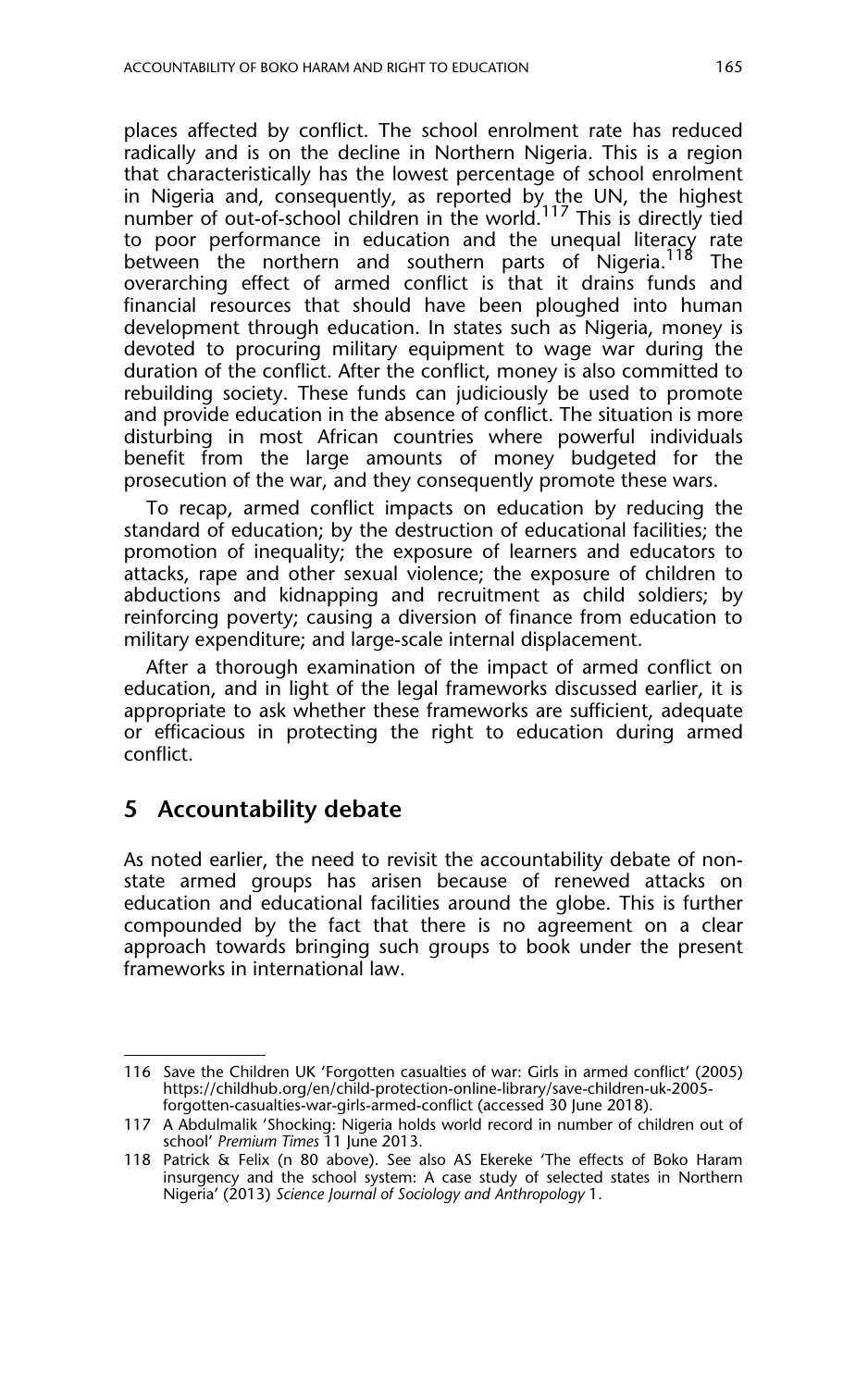#### **5.1 An investigation into the efficacy of the existing legal frameworks for protection of the right to education during armed conflict**

Given the international, regional and domestic frameworks discussed earlier, it is appropriate to ask whether these frameworks are sufficient, adequate or efficacious in protecting the right to education during armed conflict. Clapham argues that although non-state actors are among the greatest violators of human rights,<sup>119</sup> there are no treaty obligations under international human rights law to hold them accountable. 'The universal and regional human rights instruments are all formulated in terms of states' obligations.'<sup>120</sup> This is without prejudice to the fact that 'international humanitarian law applies to each party to a non-international armed conflict and that each party to the conflict must respect and ensure respect for international humanitarian law'.<sup>121</sup> For its part, international criminal law imposes individual criminal liability upon those who commit international crimes.<sup>122</sup> These crimes are those referred to in article 5 of the Rome Statute. They include genocide, crimes against humanity, war crimes and the crimes of aggression. These are crimes that are generally committed in the context of armed conflict. The overall effect of these limited treaty obligations that are not applicable to non-state actors is a weakening of the frameworks for addressing the challenges to education during armed conflict.

For one, Nigeria's efforts at holding Boko Haram accountable has been everything but impressive. A major limitation of the legal system in Nigeria is that 'criminal law is the responsibility of each state in the federation as it is not in the exclusive and concurrent legislative list'.<sup>123</sup> The implication of this is that 'every state in Nigeria has the power to regulate the administration of criminal justice in its  $j$ urisdiction'.<sup>124</sup> Therefore, it has been argued that this individualistic

<sup>119</sup> A Clapham 'Human rights obligations of non-state actors in conflict situations' (2006) 88 *International Review of the Red Cross* 863; see also O Bangerter 'Talking to armed groups' (2011) *Forced Migration Review* 37.

<sup>120</sup> Y Ronen 'Human rights obligations of territorial non-state actors' (2013) 46 *Cornell International Law Journal* 35.

<sup>121</sup> A Cassese 'The status of rebels under the 1977 Geneva Protocol on Non-International Armed Conflict' (1981) 30 *International and Comparative Law Quarterly* 424, also see UNSC Resolution 1214 (1998), 8 December 1998, para12; T Pfanner 'Various mechanisms and approaches for implementing international humanitarian law and protecting and assisting war victims' (2009) 874 *International Review of the Red Cross* 279 281. See also K Hausler et al *Protecting education in insecurity and armed conflict: An international law handbook* (2012) 44. See also J Kleffner 'The applicability of international humanitarian law to organized armed groups' (2011) 93 *International Review of the Red Cross* 444.

<sup>122</sup> R Vark 'Superior responsibility' http://www.ksk.edu.ee/wp-content/uploads/2012/ 12/KVUOA\_Toimetised\_15\_7\_Vark.pdf (accessed 27 June 2014).

<sup>123</sup> B Olugbuo 'Acceptance of international criminal justice in Nigeria: Legal compliance, myth or reality?' *International Nuremberg Principles Academy* https:// www.nurembergacademy.org/fileadmin/media/pdf/acceptance/Nigeria.pdf (accessed 30 April 2018).

<sup>124</sup> As above.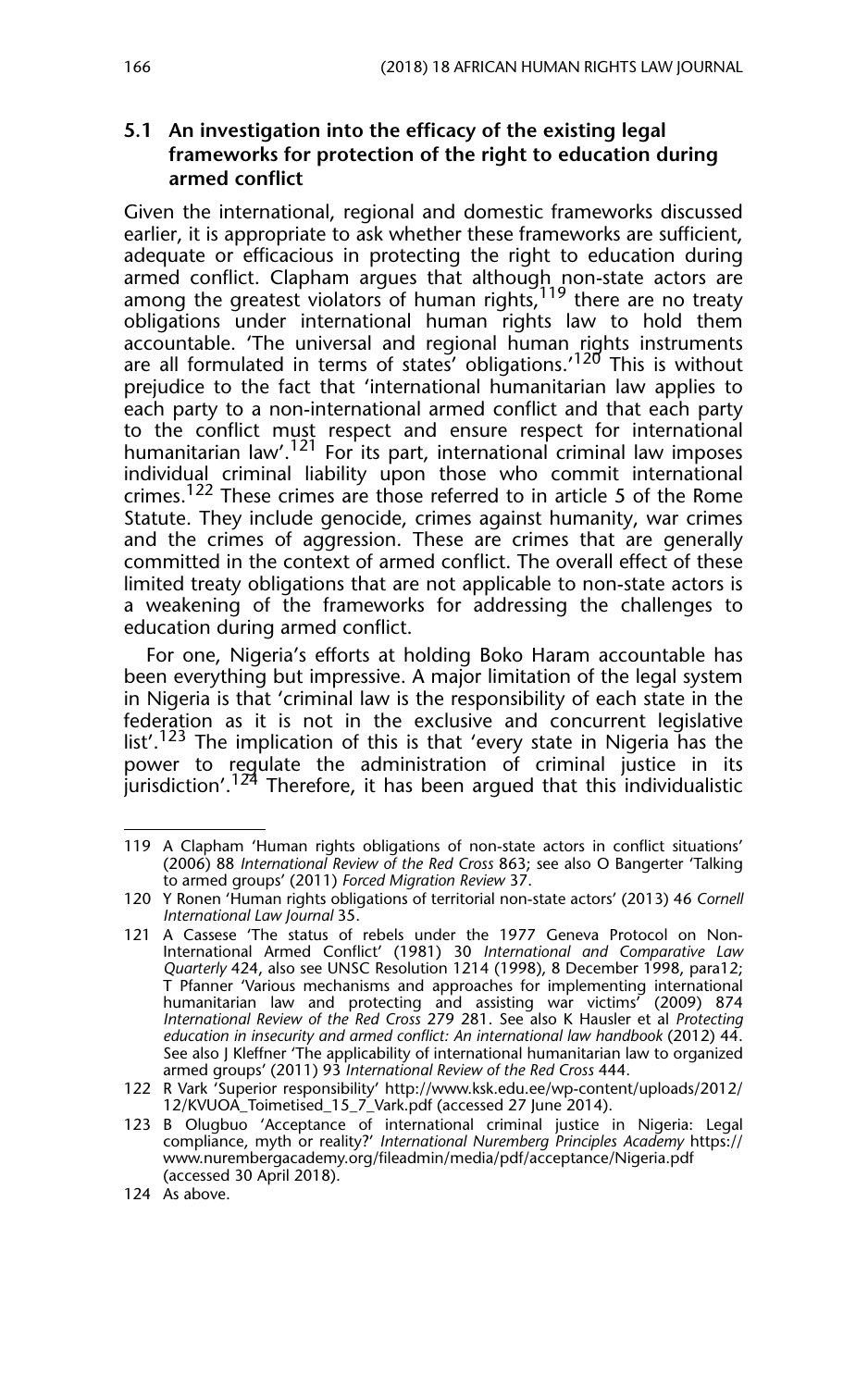approach has affected the effective national implementation of the Rome Statute and, consequently, the acceptance of international criminal justice.<sup>125</sup> This has undoubtedly impacted on Nigeria's ability to hold members of the Boko Haram sect accountable.

Nigeria is a party to the Rome Statute. The Prosecutor of the ICC has identified six possible cases of crimes against humanity and war crimes committed by Boko Haram in the northeast insurgency.<sup>126</sup> Accordingly, individual members of Boko Haram can be charged with war crimes or any of the crimes in the ICC Statute. While this does not hold the entire armed group accountable, it must be stressed that this form of accountability, however inadequate, could serve as a deterrent as this is one of the overall goals of international criminal law, in general, and the ICC, in particular.<sup>127</sup>

It must also be understood that even the rules of international humanitarian law that are generally applicable to states and non-state actors have their implementation mechanisms still 'mainly geared towards states'.128 While international humanitarian and human rights law are mainly state-based, the reality of armed conflict today is less and less state-centred. The overall outcome is that international law, as presently conceived, does little or nothing to prevent the occurrence of armed conflicts, in so far as it relates to the activities of armed groups. 'It deals with armed groups, not to regulate [or forestall] their activities, but to fight them, to calm the situations they create, or to manage the consequences of their disruptive existence.'<sup>129</sup> In this respect, it is argued that a more effective framework is one that strives to forestall the occurrence of armed conflict, thereby helping to avoid their disruptive impact on education. The present frameworks can best be described as medicine after death and, as such, they only attempt to offer solutions after the problems of emergencies and armed conflict have been created. The Nigerian government's efforts at combating the Boko Haram insurgency reflects the same approach.

Further, as established earlier, international human rights law has no mechanism for holding armed groups accountable, as its rules are state-based and are focused on states. The reality of modern warfare, however, is that more conflicts are caused and perpetrated by armed groups fighting against themselves or against the armed forces of a state or states. Boko Haram, for example, has been involved in military

<sup>125</sup> As above.

<sup>126</sup> Human Rights Watch 'They set the classrooms on fire' (2016) 81 https:// www.hrw.org/sites/default/files/report\_pdf/nigeria0416web.pdf (accessed 30 April 2018).

<sup>127</sup> C Hillebrecht 'The deterrent effects of the International Criminal Court: Evidence from Libya' (2016) 42 *International Interactions* 616.

<sup>128</sup> M Sassoli 'Taking armed groups seriously: Ways to improve their compliance with international humanitarian law' (2010) 1 *International Humanitarian Legal Studies* 5.

<sup>129</sup> Z Dabone 'International law: armed groups in a state-centric system' (2011) 93 *International Review of the Red Cross* 882.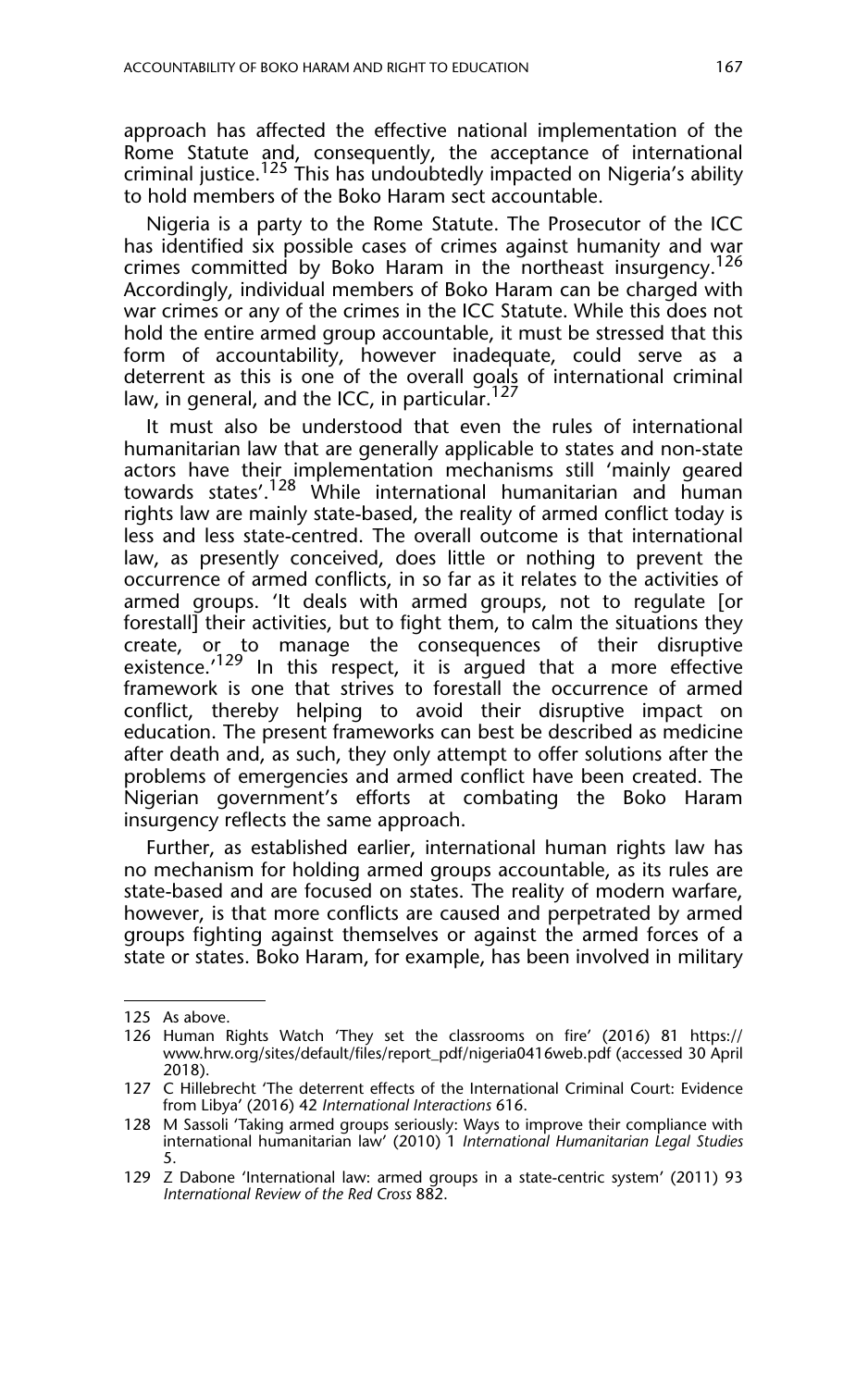attacks against the armed forces of Nigeria, Cameroon, Chad and even Niger. Hence, the argument is that since armed conflicts affect human rights and their actions violate international human rights law, armed groups should be held accountable under that particular body of law. Their acts often are a direct violation of one or other right. In this instance their actions violate the rights to education. In so far as their actions violate international obligations under these collective bodies of law, in the same manner they should without exception be held accountable under all these bodies of law.

Lastly, as argued earlier, the nature of warfare has changed. It is not the same warfare that was envisaged in the 1960s and 1970s, when these rules of international law on armed conflict were formulated, that is still being waged in the twenty-first century. However, international law has not evolved in a corresponding fashion to appropriately address the challenges brought about by the new wars.<sup>130</sup> Most of the obligations under international humanitarian law were formulated with the understanding that war was primarily between two or more states. The reality today is different. This has accounted for the weakness of international law to hold faceless armed groups accountable for the violation of the right to education.

A pertinent question that has arisen relates to what impact a change in the framework will have on armed groups such as Boko Haram, that clearly have a disregard for international and domestic law in the first place. The proper response is that international law and all its branches, including international criminal law, continues to grow and expand. As such, a strengthening of the existing legal frameworks may not end all the complications attached to the violations of the child's rights to education during armed conflicts or other emergencies. It will, however, serve the purpose of bringing humanity closer to the goal of ending impunity and punishing crimes of atrocity.

<sup>130</sup> In the last few decades, the term 'armed conflict' has replaced the concept of war. The present rules of international humanitarian law were formulated to address the challenges of war and, thus, its limitations in addressing the new war or armed conflict as it is properly called. The term obviously is broader than the concept of war, and it accommodated the fluidity and fragmentation that is a major characteristic of modern armed conflict. The deliberate targeting of civilians and places of education is an offshoot of these 'new wars'. One-sided violence, terrorism, asymmetric conflict and other noticeable characteristics are the hallmark of the new war. The players often are faceless and the hierarchical structure of the armed group often is unknown to outsiders. In fact, there often is a strong link between the armed groups and transnational criminal networks, often acting as mercenaries. The delineation are not as clear as the existing frameworks envisage. See generally IBCR 'Children and armed conflict: A guide to international humanitarian law' (2010) www.ibcr.org. See also Y Dinstein *War, aggression and self-defence* (2001); E Stepanova 'Trends in armed conflicts: Onesided violence against civilians' (2009) *Stockholm International Peace Research Institute Yearbook* 39.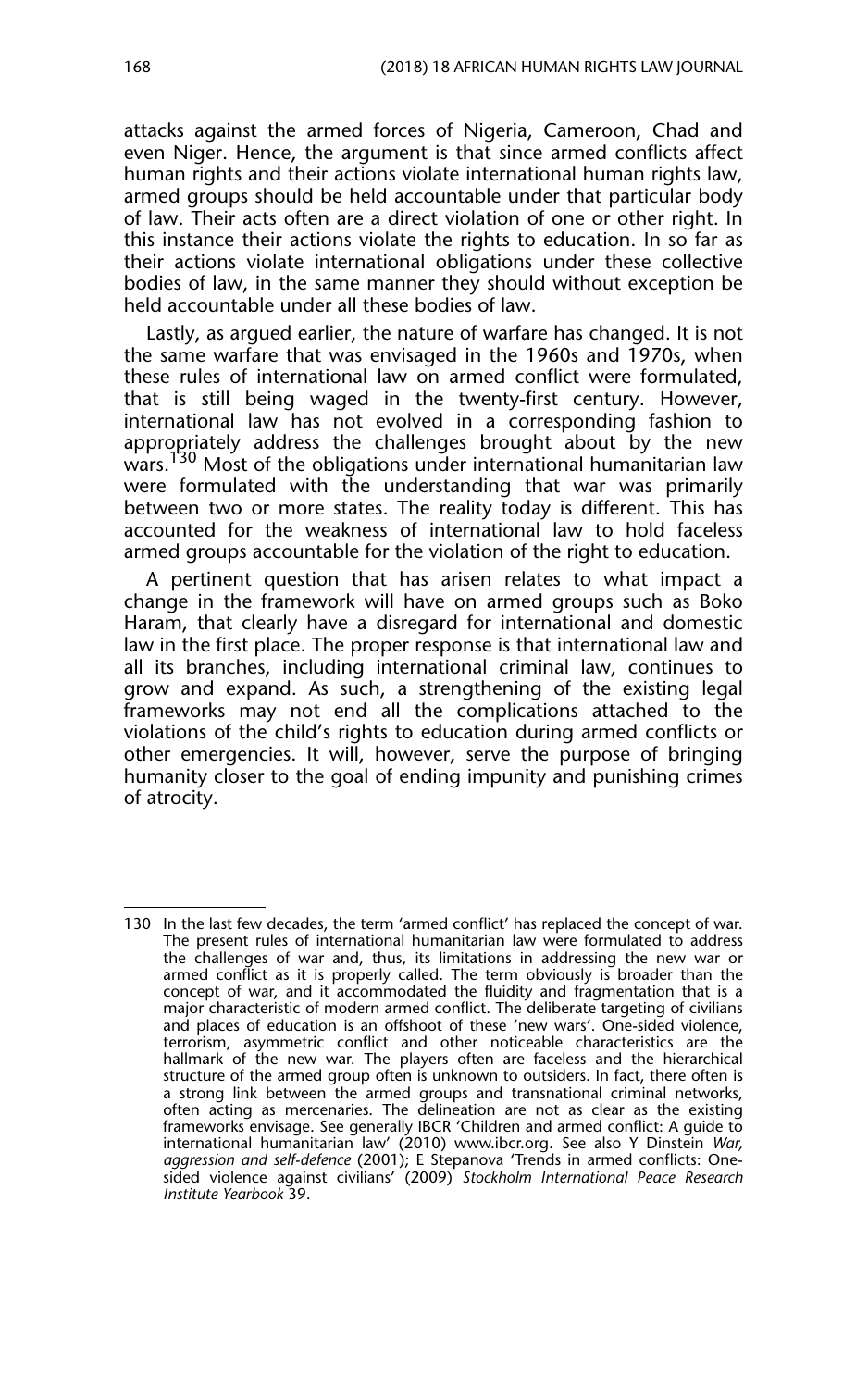#### **5.2 Recommendations on accountability**

The weakness of international law to effectively respond to the 'new war' readily accounts for different scholars' positions and recommendations on the issue. While arguing that non-state actors are among the greatest violators of human rights, Clapham suggests that they should also be held accountable under applicable rules of international law. He admits that 'the threats posed by non-state actors is of increasing concern',  $131$  hence the need for accountability. He goes further by recommending approaches towards holding such non-state actors accountable as they are all 'expected to comply with principles of international human rights law'.<sup>132</sup> In his opinion, there have been times when parties to a conflict entered into some sort of written agreement, not only to respect the rules of the conflict but also to outrightly uphold and respect human rights during the period of the conflict and thereafter. His argument is that such approaches can be recalled.<sup>133</sup> This helps to put the protection of the rights of all parties, including those of civilians, at the centre of the conflict. It also helps to extend the obligations of the armed groups beyond the period of the armed conflict, thus ensuring accountability even after the timeline of the conflict.

Sassoli advocates approaches that involve educating armed groups on the provisions of international law, allowing and encouraging them to commit to respect international humanitarian law and also assisting them to implement the law. He favours self-reporting and external reporting through the use of UN Charter and treaty-based human rights mechanisms as viable approaches towards accountability. In a more controversial submission, he entertains the idea of establishing a body of experts by states for the periodic review of compliance to international law by armed groups. However, he was quick to point out the danger of states politicising such a body, and this remains a fundamental flaw in the idea. Finally, he suggests the establishment of an audit body by armed groups themselves.<sup>134</sup>

For his part Andreopolous recommends engagement practices and activities that include 'constructive dialogue, adoption of codes of conduct, shaming through media attention, sanctions, accountability mechanisms and UN Security Council-authorised enforcement measures'.<sup>135</sup>

Specifically in relation to Boko Haram, Nigeria deserves to improve its response to the insurgency. Given the earlier identified lapse in its legal system, especially the need to domesticate all international treaties, there is a dire need for the country to accelerate its efforts in domesticating the Rome Statute. A draft of the Crimes Against

<sup>131</sup> Clapham (n 119 above).

<sup>132</sup> As above.

<sup>133</sup> Clapham (n 119 above) 493.

<sup>134</sup> Sassoli (n 128 above) 30-32.

<sup>135</sup> Andrepolous (n 2 above) 142.